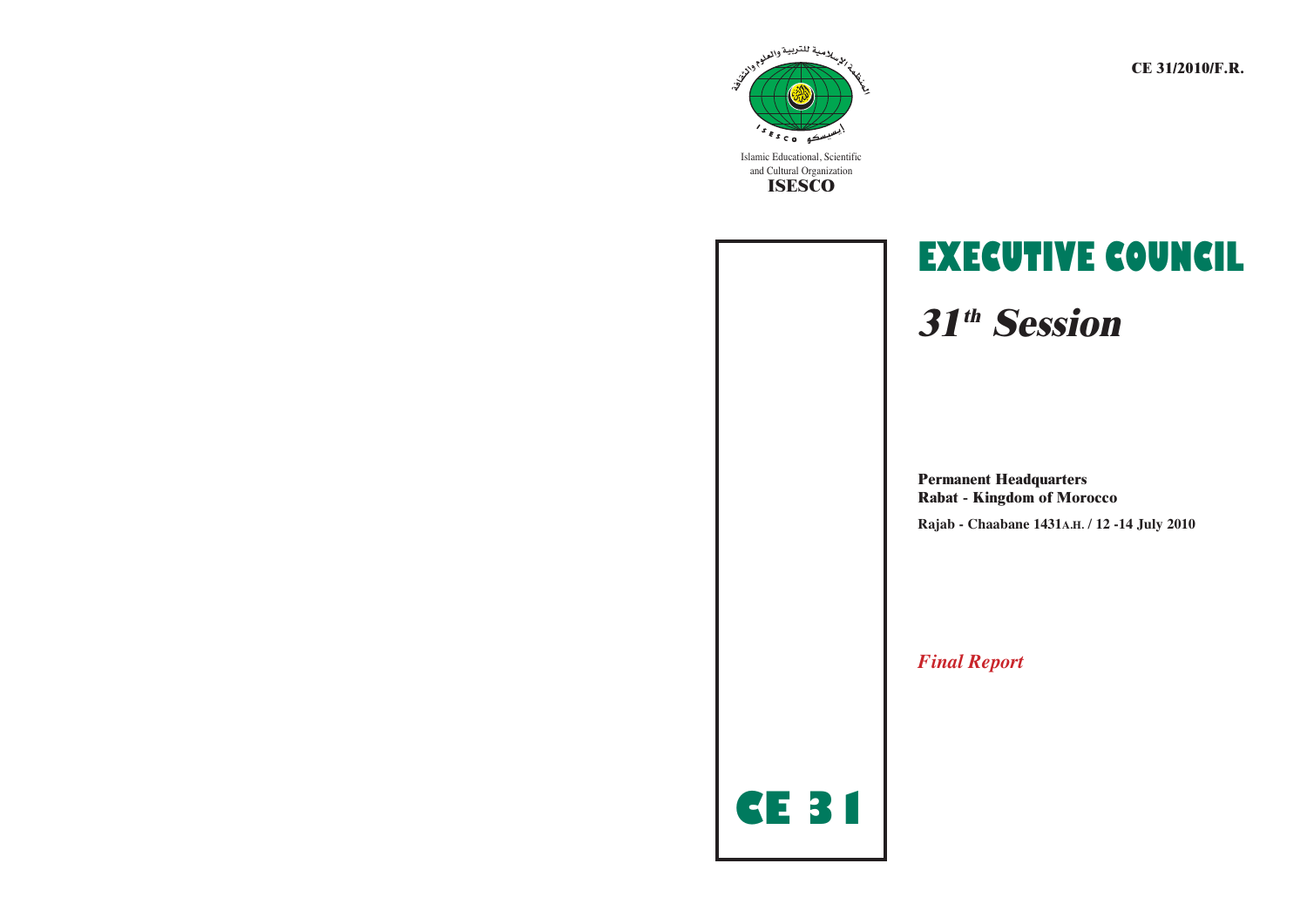# **Final Report**

The Executive Council of the Islamic Educational, Scientific and Cultural Organization (ISESCO) held its  $31<sup>st</sup>$  session, with the help and grace of Allah, in Rabat, Kingdom of Morocco, on 29 Rajab - 01 Shaabane 1431 A.H. / 12-14 July 2010. Taking part in this session were the members of the Council and their accompanying delegations, except for the representatives of the Islamic Republic of Afghanistan, the State of the United Arab Emirates, the Kingdom of Bahrain, the Republic of Suriname, the Republic of Gabon, the State of Qatar, and the Republic of Lebanon.

- **1.** The opening session was presided over by Executive Council's Chairman H.E. Dr Boubacar Doukouré, in the presence of ISESCO's Director General H.E. Dr Abdulaziz Othman Altwaijri, along with a number of Member States' ambassadors to the Kingdom of Morocco, regional and international organizations' representatives, and a host of officials and personalities concerned with cultural, media and intellectual issues.
- **2.** After recitation of verses from the Holy Quran, Dr Boubacar Doukouré called to order the Executive Council's  $31<sup>st</sup>$  session with an address wherein he described the work done by ISESCO as highly remarkable and deserving of full recognition not only from the Executive Council and the General Conference, but also from parallel organizations with which ISESCO has extensive cooperation agreements and partnership relations. In this sense, he stressed that the Director General's report on ISESCO's activities in 2009 clearly reflects the special status ISESCO has reached, and the satisfactory level of activity it has maintained in number and variety.

Dr Doukouré also explained that the Executive Council takes pride in the outstanding performance of the Director General, Dr Abdulaziz Othman Altwaijri, and the constantly unflagging efforts he exerts at the head of ISESCO and in international forums, which gives a bright image of the Organization and the Muslim world. As an enlightened intellectual with extensive knowledge and great proficiency, the Executive Council's Chairman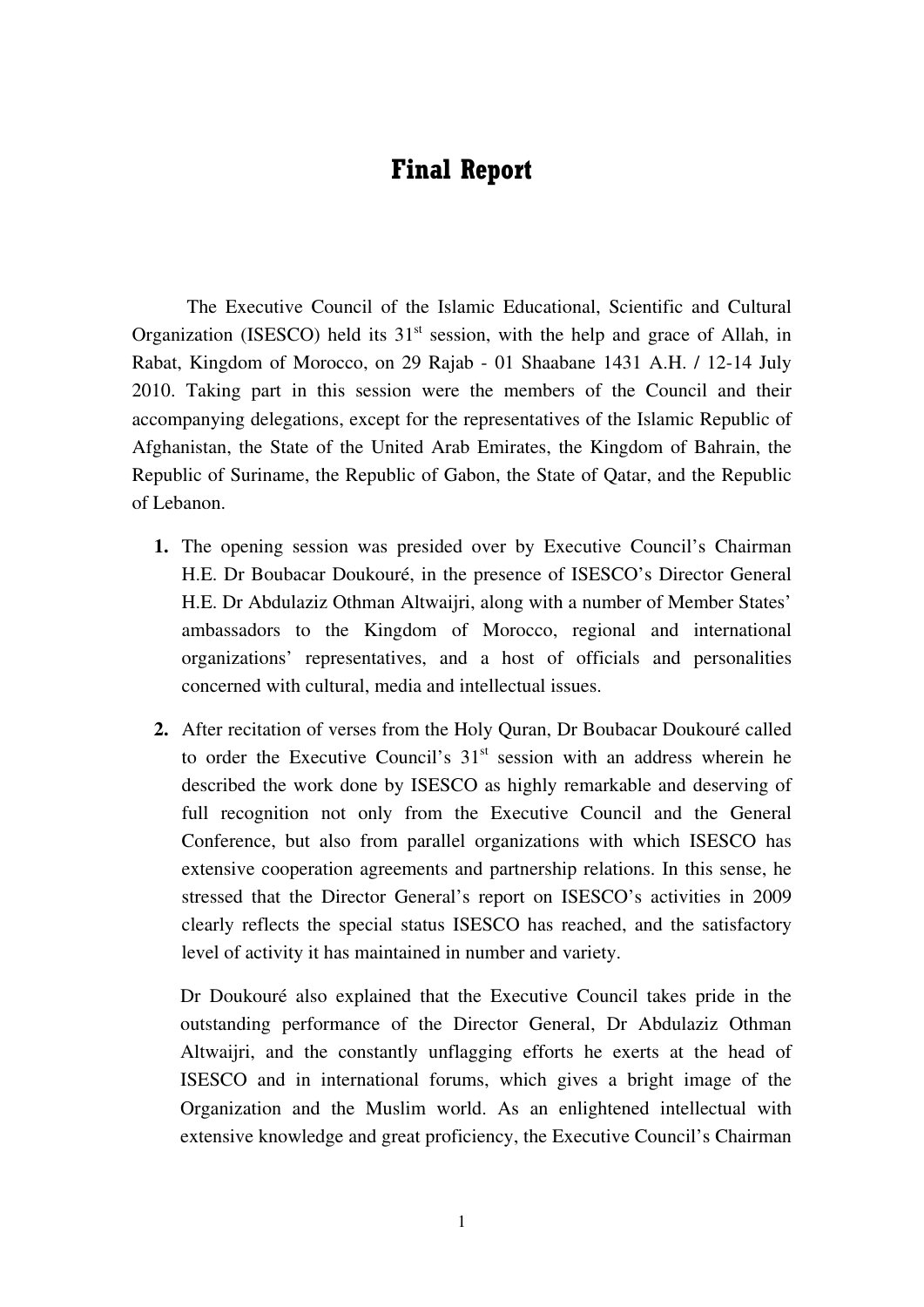added, the Director General promotes further understanding both of the Islamic view regarding contemporary issues and of ISESCO's objectives and Islamic joint action, through his active, fruitful participation in various international forums and meetings.

At the close of his speech, the Executive Council's Chairman congratulated the Director General on his accomplishment of the noble mission entrusted to him, and expressed wishes for further success to him and his assistants.

**3.** For his turn, Dr Abdulaziz Othman Altwaijri welcomed the Executive Council's members and the guests in attendance. He also expressed thanks and gratitude to His Majesty King Mohammed VI of Morocco and the Moroccan government for the constant support granted to ISESCO to accomplish its mission.

The outcome of the activities implemented in 2009, the Director General underlined, points to a sharp increase in implementation rates. The overall activities implemented by ISESCO account for 80% of the scheduled activities. He explained that those activities in education, science, culture, communication, and external relations and cooperation took the form of conferences, symposia, encounters, experts' meetings, regional and subregional training sessions, national training sessions, development of studies, reports, guides, dispatch of professors, translation, printing, publication, provision of support, prizes and grants, partnering with regional and international organizations in organizing international specialized conferences and symposia, ISESCO's regional centres, and the activities conducted as part of ISESCO's university chairs.

The Director General also added, "As a result of this steady expansion in the implementation of activities, and in view of the innovation and development features introduced to the fields of action and the issues explored, there was an increase in the number of international conferences and symposia which ISESCO has held or those to which it has contributed." By actively engaging in such international events dealing with major issues of particular concern to the world opinion, and propounding the Islamic view of the issues debated, ISESCO established itself as a key partner in the international community's efforts to enhance dialogue of cultures and alliance of civilizations. The Director General also described as successful the visit which he paid to the United States at an official invitation from the U.S. Department of State, and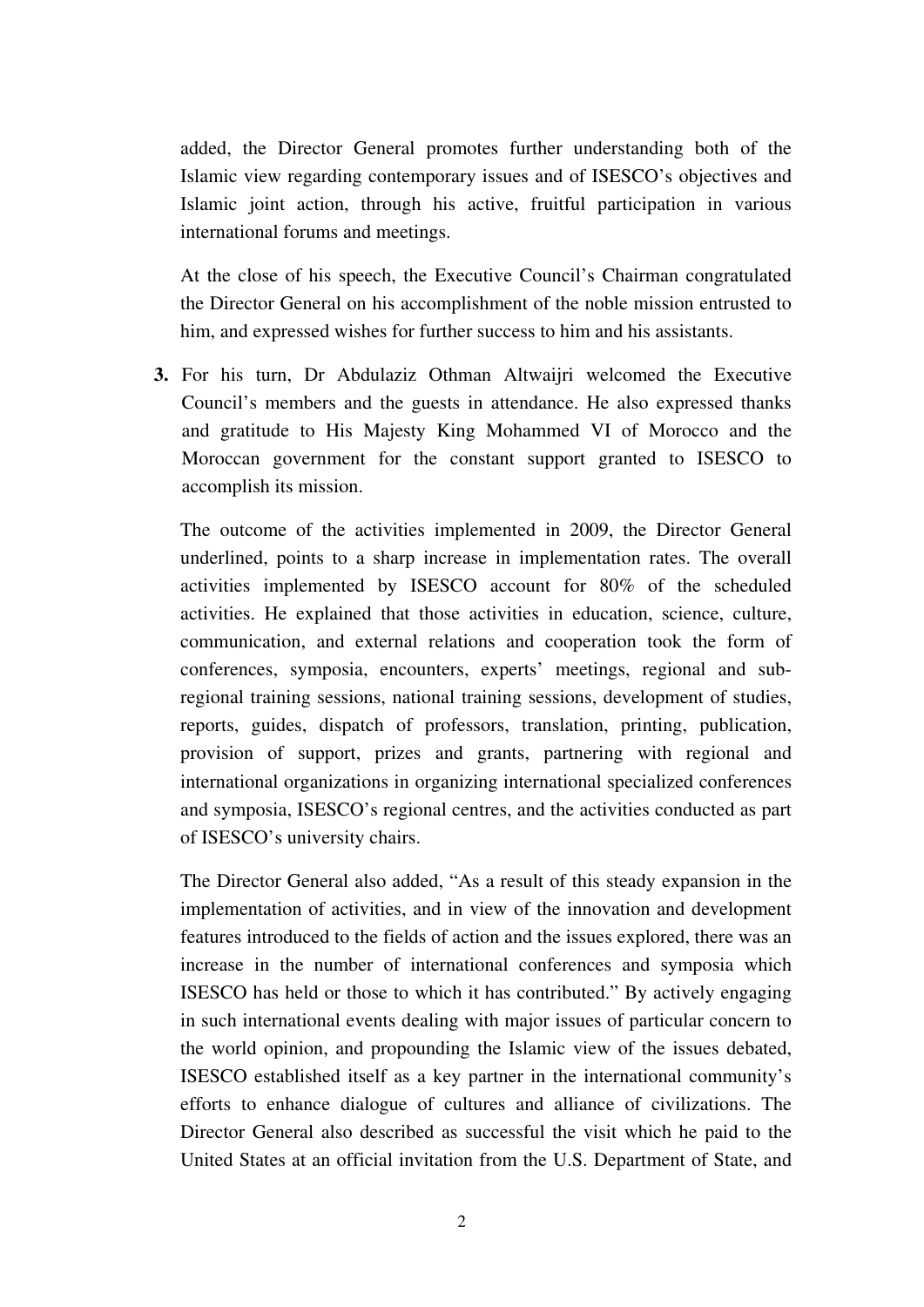said that it was a valuable opportunity to open up greater prospects for joint Islamic action and cooperation between America and the Islamic world in the areas falling within ISESCO's scope of action. During that visit, the Director General met a host of political leaderships from the Executive Office of the President in the White House, the U.S. Department of State, the Ministry of Education and Congress. He said that he also explored with those American officials cooperation issues in education, science, technology, and discussed ways to benefit from American expertise in such fields.

He went on to explain that such openness on international horizons to channel modern education systems, science and technology into the Islamic world reflects the degree of progress made by ISESCO. He further explained, "This is a source of pride to all Member States. It shows that ISESCO is treading the right path to achieve the objectives set out in its Charter, strategies and action plans."

Dr Altwaijri further pointed out that the Executive Council's session is held at a time when the Islamic world is faced with extremely difficult challenges, with devastating effects of cutbacks in expenditure on education and scientific and technological research in most of the Islamic world's states. As well as explaining that such conditions make the responsibilities assumed by ISESCO even heavier, the Director General called for greater efforts, within joint Islamic action and solidarity, to help ISESCO reach the objectives falling within its ambit, discharge its mission to the best standards and lay down strong foundations for the Islamic civilizational resurgence.

Most alarming of all the economic, social, scientific and cultural development challenges posed to the Islamic world, the Director General emphasized, is the unjust Zionist occupation imposed on the Palestinian people. Pointing out to the efforts exerted by ISESCO to alleviate the adverse effects of Israeli occupation, he explained that there were several press communiqués wherein ISESCO strongly condemned Israel's criminal policy in Palestine and urged on the international community to promptly intervene to stand up for the Palestinian's legitimate rights and safeguard international legality. ISESCO, he added, has constantly supported the educational, scientific and cultural institutions in the occupied Al-Quds and other Palestinian territories. At the close of his speech, the Director General made "an urgent call to the Islamic world, in particular, and to the international community, in general, to support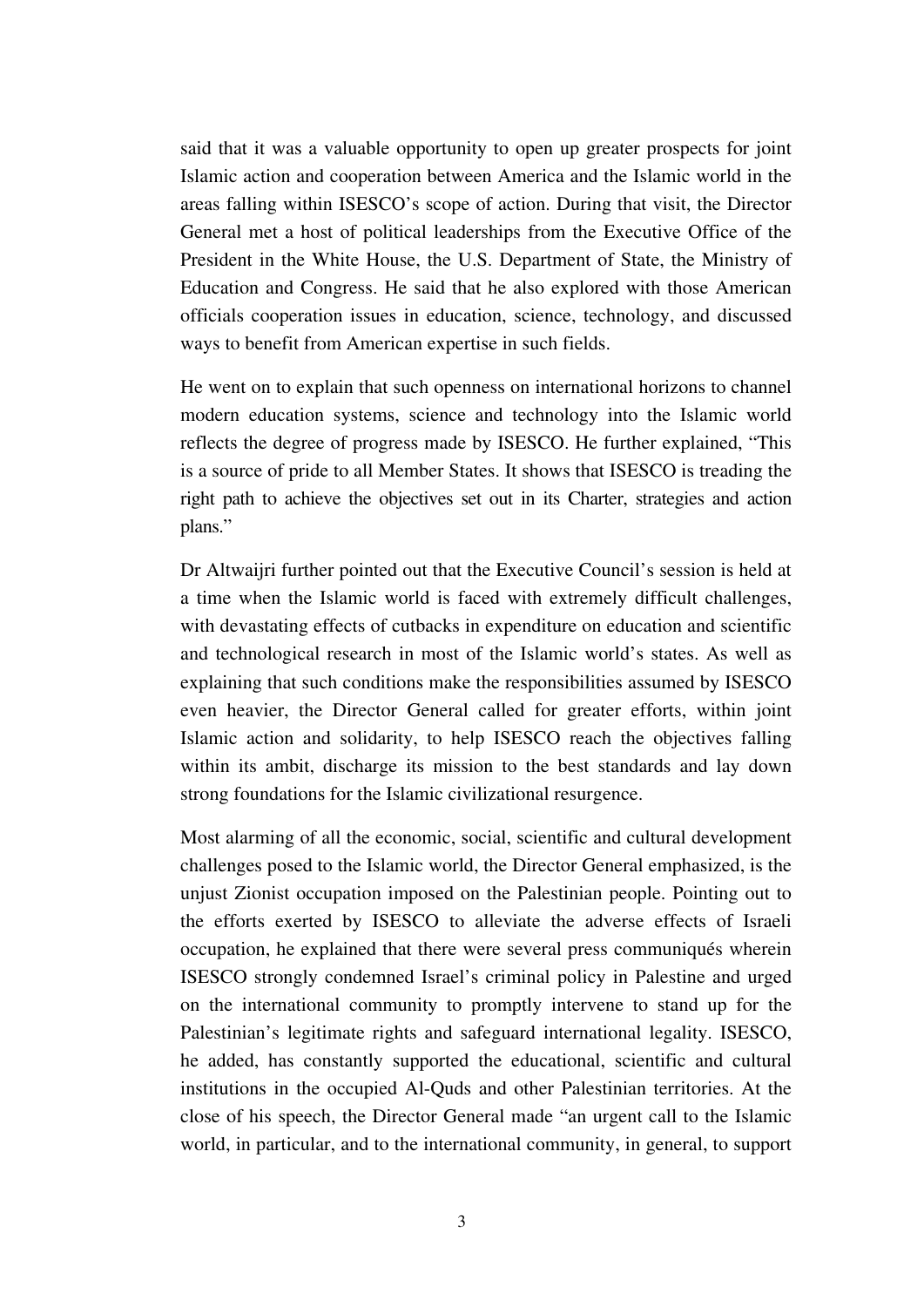the Palestinian people in their just cause and pressurize Israel's rogue government into lifting the blockade on the steadfast Gaza Strip, and implementing the provisions of the Security Council Presidential Statement, which calls for a UN-led investigation into the armed attack by Israeli forces in international waters in the Mediterranean against the 'Al-Hurriya' flotilla." He also urged on the various factions in Palestine to "close ranks, put aside their differences and unite against the enemy to liberate their usurped land, restore their sacred places and establish their independent Palestinian State with Al-Quds Al-Sharif as its capital."

- **4.** Afterwards, the Director General handed ISESCO Golden Medal along with a Certification of Appreciation to H.E. Dr Abdulaziz Saleh Bin Habtoor, Former Member of ISESCO's Executive Council, Rector of the University of Aden, Republic of Yemen; along with H.E. Ambassador Dr. Erkin Rahmatullaev, State Advisor to the President on Foreign Policy, Member of ISESCO's Executive Council, Republic of Tajikistan; and H.E. Mr Elhassan Souaré, Director of Strategic Studies, Prime Minister Cabinet, Member of ISESCO's Executive Council, Republic of Guinea.
- **5.** On the same occasion, H.E. Dr Abdulaziz Saleh Bin Habtoor, Rector of the University of Aden, presented ISESCO's Director General with the University's Shield, in appreciation of his efforts to promote university action in the Islamic world, and expand cooperation and partnership between Islamic universities, in his capacity as Secretary General of the Federation of the Universities of the Islamic World.
- **6.** At the close of the opening session, the Director General handed Mr Imtiaz Kazi, Representative of the Islamic Republic of Pakistan in ISESCO's Executive Council, ISESCO Prize for Leading Literacy Projects in the Member States in 2009, which went to the Elementary Education Foundation in Pakistan for their (Literacy for All) project.
- **7.** And as part of contribution to the celebration of the International Year for the Rapprochement of Cultures, the Executive Council held a roundtable on the theme "**Role of Cultural Diversity in Promoting Common Human Values**", with Dr Boubacar Doukouré as the Chair. Speaking at the roundtable were Dr Abdulaziz Othman Altwaijri, Director General of ISESCO; Dr Iba Der Thiam, Member of ISESCO's Executive Council, from Senegal; Dr Sulaiman al-Khatib, Member of ISESCO's Executive Council,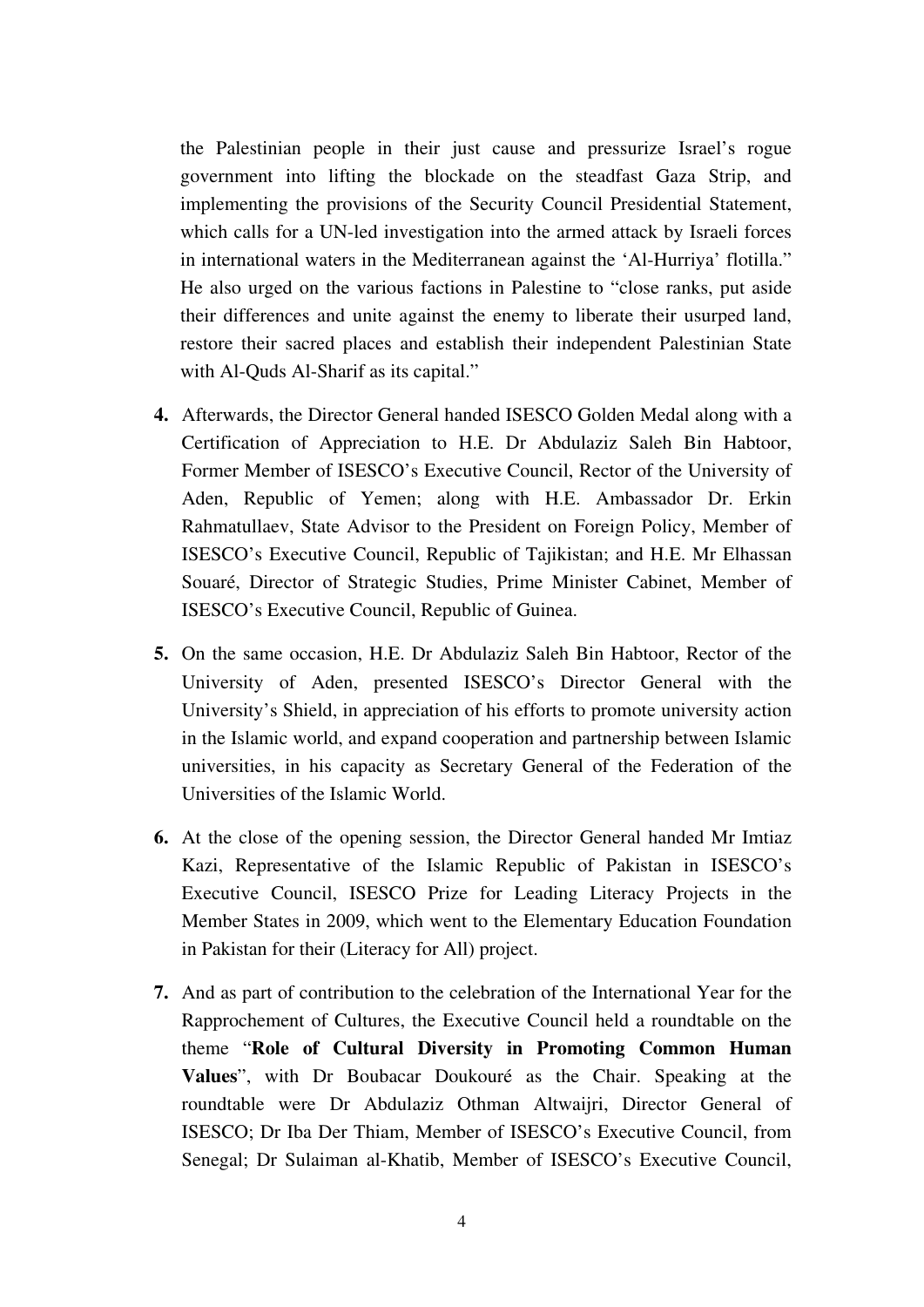from Syria; Dr Abdulmajid al-Badawi, Member of ISESCO's Executive Council, from Tunisia; and Mr Imtiaz Kazi, Member of ISESCO's Executive Council, from Pakistan.

**8.** During discussions, the participants commended ISESCO's initiative to hold that roundtable as part of the International Year for the Rapprochement of Cultures, amid challenges posed by globalization on plurality and cultural diversity. They also stressed the importance of respect for cultural diversity in establishing equitable dialogue between cultures and civilizations. In this regard, they emphasized the necessity to activate relevant documents and reference material, most notably the Islamic Declaration on Cultural Diversity, which was developed by ISESCO and adopted by the Islamic Conference of Culture Ministers at its fourth session held in Algiers in December 2004; in addition to the Convention on the Protection and Promotion of the Diversity of Cultural Expressions, which was adopted by UNESCO at its General Conference in October 2005. They also stressed that cultural diversity is God's way in His universe, and a natural outcome of difference between peoples, cultures and civilizations. It is therefore no wonder, they stressed, that Islam is a religion of dialogue, love, peace, middle stance and moderation, and that diversity and plurality are inherent to the Islamic culture.

Moreover, the participants called for highlighting those lofty values, as a means to counter deliberate misinterpretation of Islam and combat Islamophobia. They also invited ISESCO to further develop programmes in cultural diversity and dialogue among civilizations, with due attention focused on gearing those programmes to the youth, in order to instil in future generations' minds the importance of plurality and cultural diversity in entrenching common human values and shoring up the human civilizational edifice. Also stressed was the need to dedicate programmes to the promotion of internal dialogue and social peace as part of ISESCO's Strategy for Bringing Muslim Madhahibs Closer Together. Also significant, the participants called for methodically confronting the standardized pattern of globalisation, in order to preserve cultural and civilizational diversity among peoples and nations and create synergy between cultures and civilizations in building a common future world. They stressed the necessity to resolve regional conflicts, especially the Palestinian cause, as well as remedy injustice, end occupation and promote respect for international law and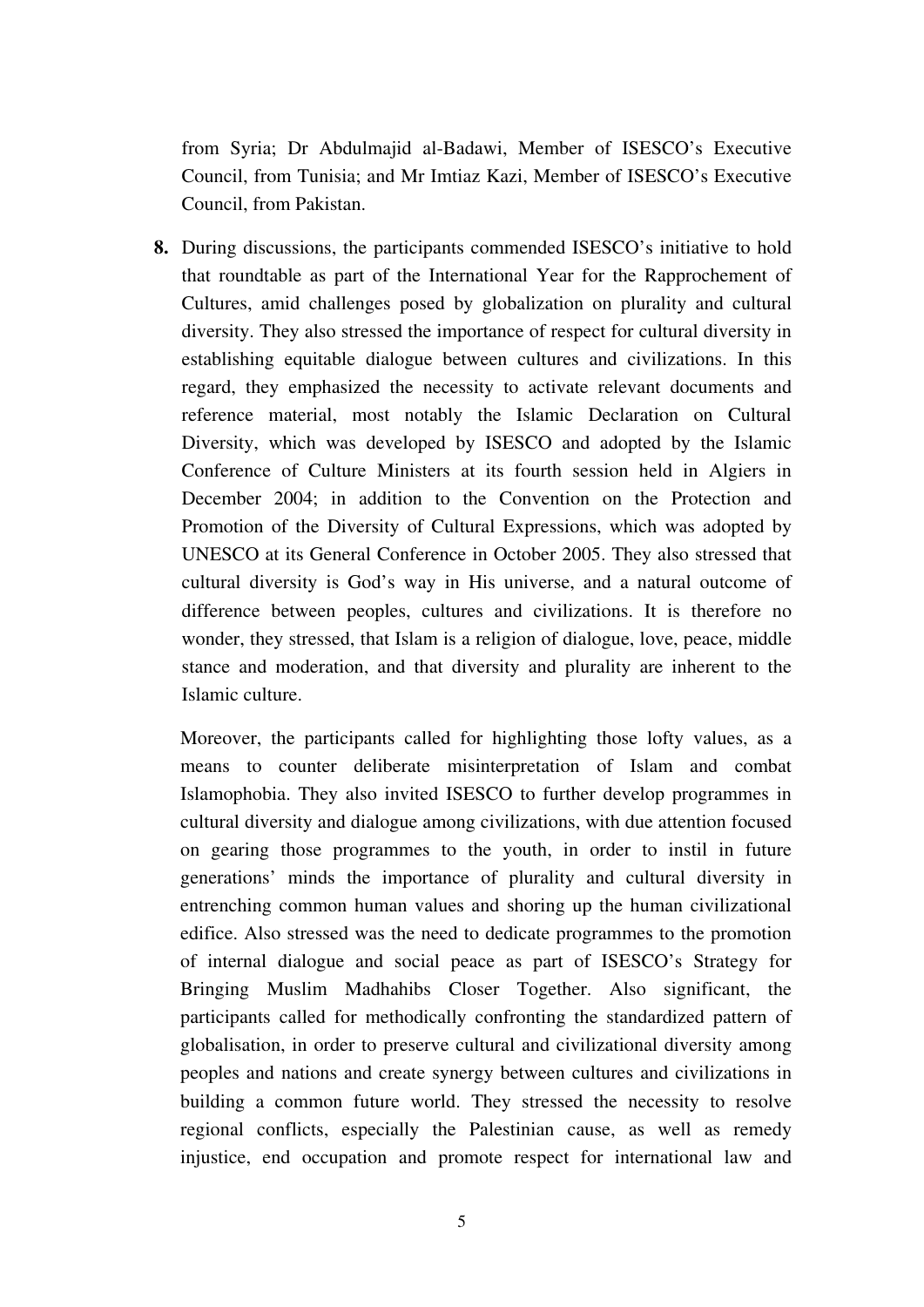enforcement of the resolutions of the international legality, as prerequisites for enduring world peace and successful dialogue of cultures and alliance of civilizations.

- **9.** At the beginning of the first working session, the Executive Council's Chairman and ISESCO's Director General welcomed into the membership of the Executive Council the representatives of the Hashemite Kingdom of Jordan, the State of the United Arab Emirates, the Islamic Republic of Afghanistan, the Islamic Republic of Pakistan, the Republic of the Union of Comoros, the Republic of Mali, the Republic of Maldives, the Kingdom of Morocco, and the Republic of Somalia. Thereafter, the Executive Council's Chairman presented the Draft Agenda and Programme for the  $31<sup>st</sup>$  session of the Executive Council, which were discussed and adopted.
- **10.** The Director General presented the Report of the Director General on ISESCO's Activities in 2009. At the beginning of his presentation, he said that the activities implemented during the reported period testify to ISESCO's compliance with the resolutions of the General Conference at its 9th and 10th sessions and the recommendations of the Executive Council at its 29th and 30th sessions. He also said that those activities reflect ISESCO's observance of the constant principles of the Islamic value system, together with its commitment to serving humanity's causes and promoting world peace and security, through its strong presence in various forums on interfaith and intercultural dialogue and the alliance of civilizations.

The Director General underlined that in 2009 ISESCO scheduled 582 activities in education, science, culture, communication and information. Out of these, he explained, 467 were implemented which account for 80% of the activities programmed, thus marking a notable increase compared with the last year of the Action Plan 2007-2009, during which 452 of the scheduled activities were carried out.

He added that the implemented activities spanned the Organization's different fields of action, as well as directorates and specialized divisions, thus totaling 102 activities in education, 155 in science, 138 in culture and communication, and 72 in external relations and cooperation.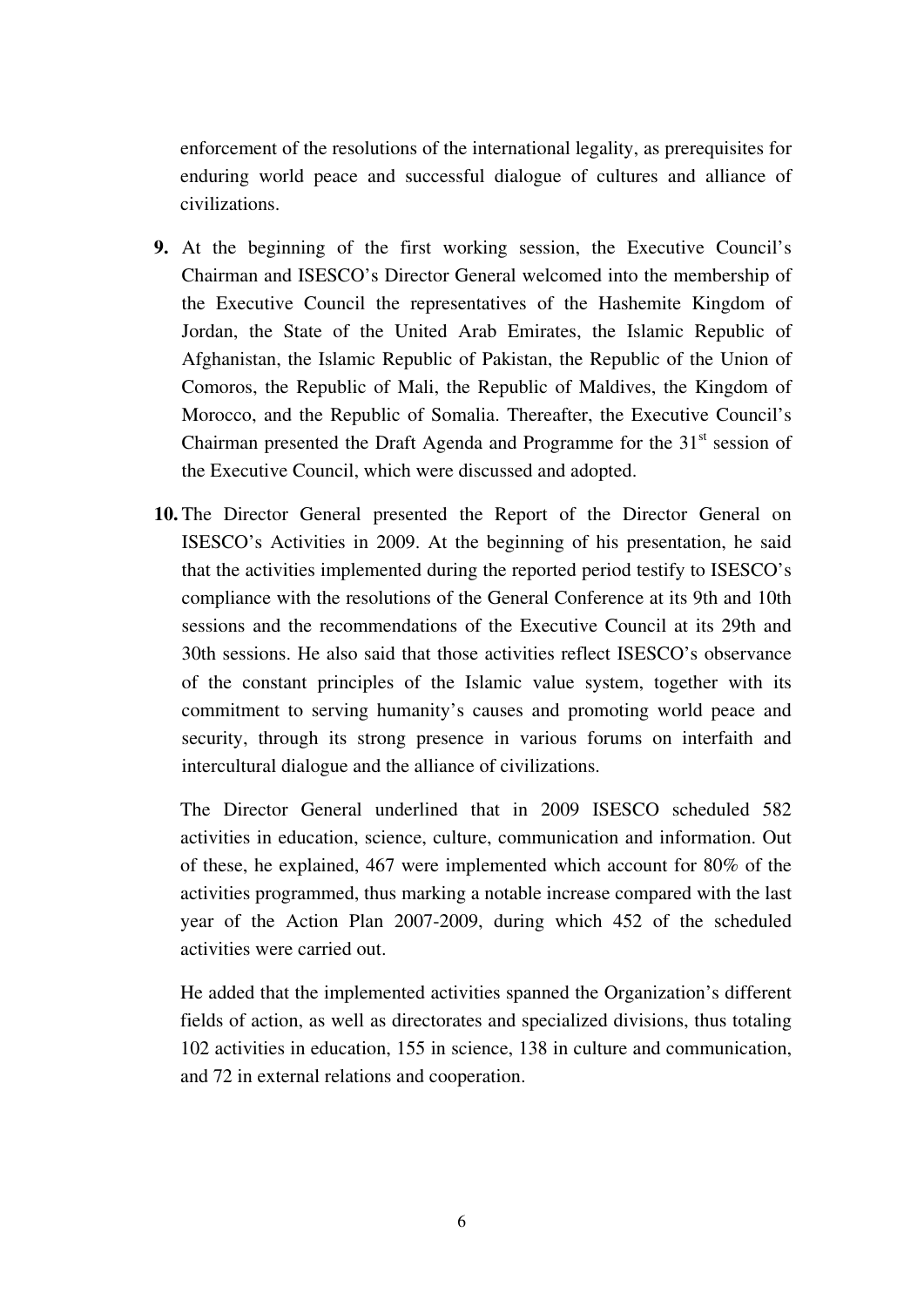He further explained that in those various educational, scientific and cultural areas, ISESCO organized 21 conferences, 49 meetings and colloquia, 94 activities (expert meetings, seminars and regional and sub-regional training sessions), and 71 national sessions. ISESCO also developed 14 guides, reports and studies. 111 activities were also implemented which featured technical and financial support, scholarships for students both in the Member States and among Muslim communities outside the Islamic world, along with annual prizes for educational, scientific and cultural topics to deserving individuals, bodies and organizations in the Member States. In addition, ISESCO joined up with regional and international organizations sharing common interest in the implementation of 55 activities, and dispatched 23 Arabic language and Islamic education teachers to universities and Islamic Arab education institutions in a number of states in Africa, Asia and Latin America.

Furthermore, the Director General also stated that ISESCO implemented 8 activities in pursuance of its action within its centres for audiovisual and multimedia production, as well as literacy and training of Arabic language and Islamic education teachers. Further attention was also devoted to academic chairs, including specialized academic chairs for education on dialogue and peace culture. And with regard to the enforcement of the resolutions of the previous sessions of the Islamic Conference of Culture Ministers, the Director General said that ISESCO pursued the implementation of its programme on celebrating Islamic culture capitals. In 2009, ISESCO conducted a set of educational, scientific, cultural and information activities as part of the celebration of Kairouan, N'Djamena as well as Baku and Kuala Lumpur, as capitals of Islamic culture in the Arab, African and Asian regions respectively. He also explained that ISESCO has also continued catering for Muslim communities and minorities outside the Islamic world. In this regard, he pointed out, ISESCO held the regular meetings both of the Supreme Council for Education, Science and Culture for Muslims outside the Islamic World, and of the Heads of Islamic Associations and Cultural Centres in Europe, Asia and Latin America.

In addition, the Director General stated that ISESCO, using the technical capabilities and modern equipment of its digital printing unit, released 35 new publications (books and studies) in 2009, all of them posted on the internet in full-text format and in the Organization's three working languages.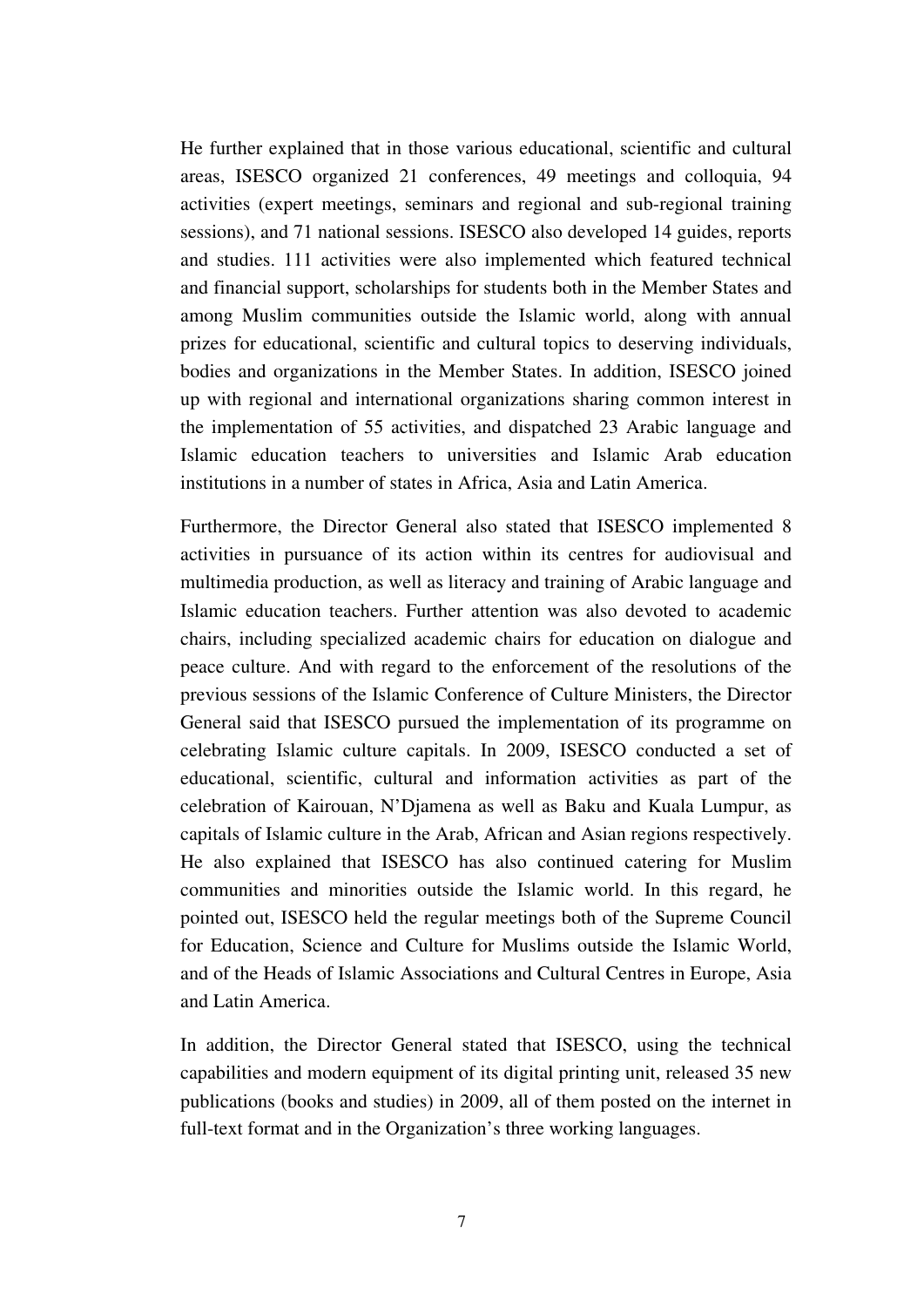At the end of his presentation, the Director General expressed the Organization's aspiration to realize additional achievements for the Member States and its keenness to go further in the promotion of its civilizational mission. Hailing the Member States' cooperative efforts, the Director General said ISESCO aspires to enhance such cooperation at the moral and material levels in order to promote education, science, culture and communication and contribute to consolidating foundations for social security, peace and progress not only in the Islamic world, but also at the global level.

- **11.** During discussion on the Director General's Report on ISESCO's Activities in 2009, the observations of the Council's members focused on what follows:
	- To commend the quality, evolution, accuracy and presentation of action, as well as the responsiveness of the implemented activities to the needs of the Members States in line with the priorities set out by the General Conference and Executive Council;
	- -To praise the high implementation rate of scheduled activities and rationalization of expenditure;
	- -To commend the efforts of the Director General to support the educational, scientific and cultural institutions in Palestine in general and in Al-Quds Al-Sharif in particular, as well as his initiatives to prosecute Israeli war criminals for their crimes against cultural property in Al-Quds and all Palestinian territories;
	- To benefit from Member States' successful experiences in fields falling within ISESCO's competence, especially in science, technology, information, communication, quality education, diversification of energy sources, including nuclear power for peaceful purposes, environment preservation, the fight against desertification and water scarcity;
	- -To attach further importance to the evaluation of activities and monitoring of their field impact through definition of objectives, highlighting of their results and profitability to the Member States and Muslim minorities and communities, and definition of obstacles to their implementation;
	- To encourage the implementation of further activities relating to entrenching cultural diversity, intercultural and interreligious dialogue, fighting Islamophobia and establishing the culture of justice, tolerance and peace;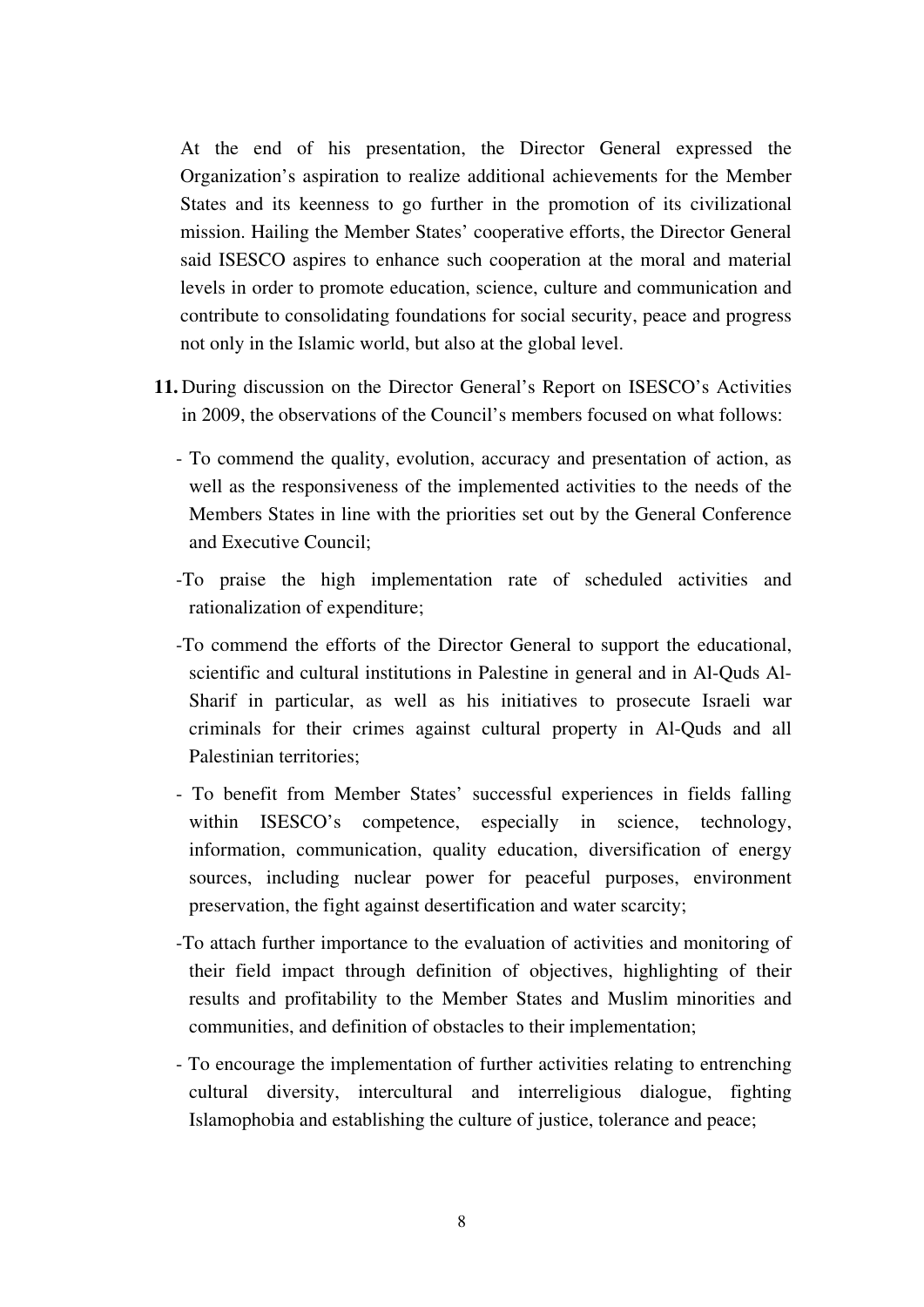- To reaffirm the importance of developing special programmes on education on the culture of dialogue and tolerance and gearing them to the youth and civil society institutions in the Islamic world;
- To reinforce programmes and activities aimed at teaching Arabic, especially to non-Arabic speakers;
- To devote greater interest to activities relating to the promotion of the products of cultural industries in the Islamic world and involving the private sector therein;
- -To expand the scope of beneficiaries from human resources training sessions in general management, and planning and evaluation in particular;
- To increase the visibility of ISESCO's efforts and achievements through organization of ISESCO's Days in the Member States, in coordination with the members of the Executive Council and the relevant parties;
- -To schedule and implement large-scale regional activities in order to avoid scattering of efforts and achieve wider field impact.
- **12.** Thereafter, the Council approved the Report of the Director General on ISESCO's Activities for the year 2009, commending the steady efforts being exerted by the Director General to expand the scope of cooperation with regional and international organizations as well as with Arab and Islamic institutions towards the implementation of the scheduled programmes. The Council's members expressed their thanks to the Director General and his assistants for their outstanding efforts to follow up the implementation of programmes and rationalize expenditure, while taking into account the pressing needs of the Member States as well as the Muslim communities and minorities. The Council also agreed to refer the report to ISESCO's  $11<sup>th</sup>$ General Conference with a recommendation to adopt it.
- **13.** The Director General presented the Financial Report and Closing Accounts for Financial Year 2009, which includes the closing accounts of the period between 1 January to 31 December 2009. He highlighted that the overall contributions received from the Member States for the financial year 2009 totaled US\$ 15,020,149 of which US\$ 12,851,674 correspond to the Member States' contributions for 2009 and the previous years. The Director General also stated that ISESCO managed to secure important additional resources in 2009, thanks to the personal and intensive contact made by the Director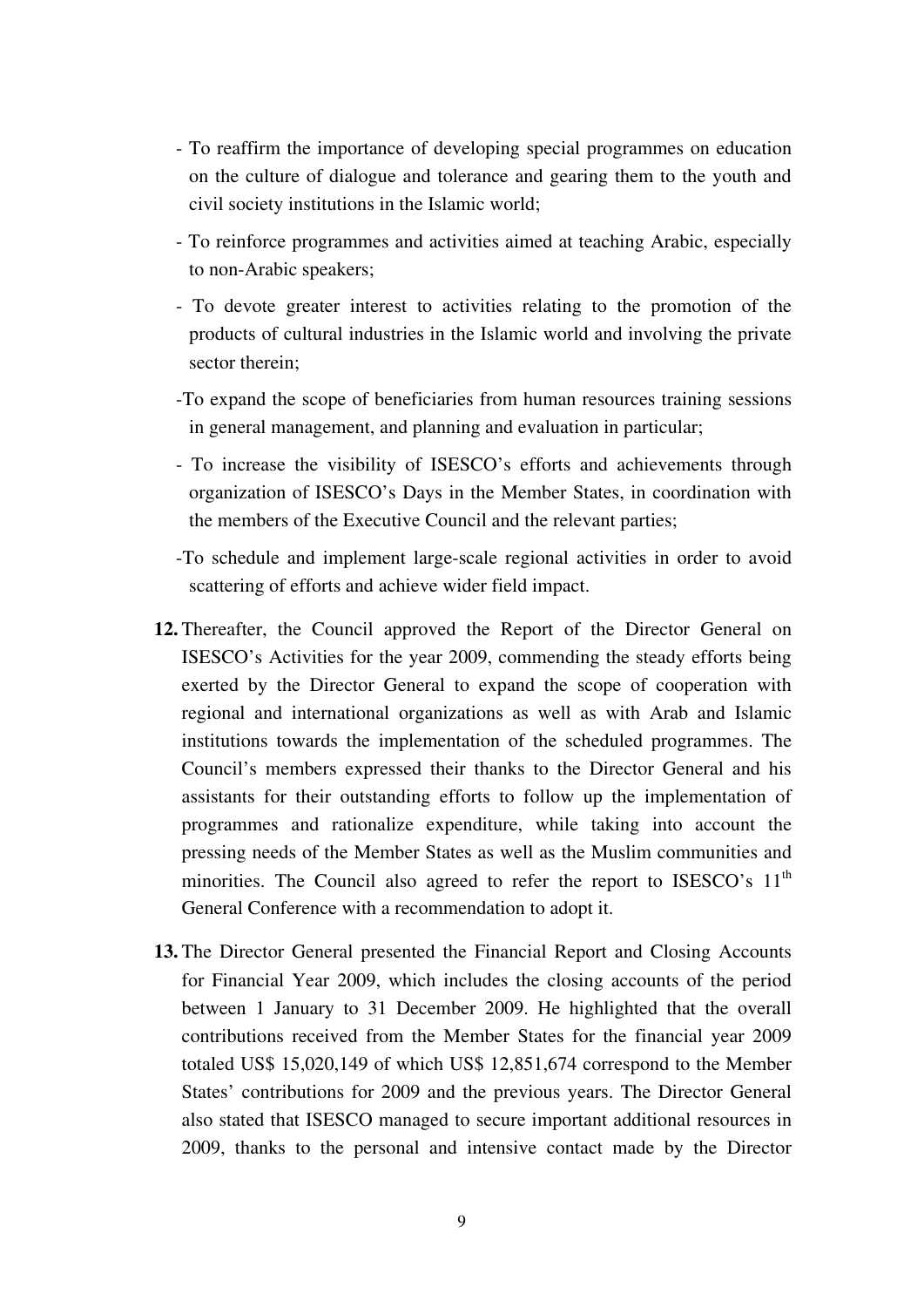General with a number of governmental and nongovernmental personalities, and charity institutions in the Member States to obtain support for some programmes and activities. In this respect, he pointed out that off-budget resources collected in 2009 totaled an amount of US\$ 962,322 and that the resources obtained from joint programmes amount to US\$ 1,206,153.

In addition, ISESCO during 2009 received a number of donations amounting to US\$ 381,896, including a support of US\$ 339,896 from the Kuwait Ministry of Waqf and Islamic Affairs, to implement various activities, a support amounting to US\$ 30,000 from the Sultanate of Oman for the benefit of Afghanistan, and a support of US\$ 12,000 from the Islamic Development Bank.

In his presentation, the Director General informed the Council that the General Directorate, based on the General Conference resolution No CG10/2009/R.2.5 and the Executive Council resolution No CE30/2009/D.2.4, decided to terminate its contract with the previous audit company, and selected in coordination with the Council's Chairman the "Compagnie internationale d'Audit, de Conseil d'Entreprise et d'Expertises" (CIACEE). The Director General proposed to the Council to endorse the appointment of the "Compagnie internationale d'Audit, de Conseil d'Entreprise et d'Expertises" (CIACEE), in view of its expertise and the credibility it enjoys within its competence.

**14.** Subsequently, the representative of the audit company presented his company's report for the financial year 2009. Similarly, the rapporteur of the Financial Control Committee presented the Report of the Committee for Financial Year 2009. He explained that the Committee examined the Financial Report of the Director General and Closing Accounts for 2009 and the Report of the Audit Company on the Accounts of the Organization for Financial Year 2009, and noted that this report provides a full and clear idea about the income and expenditure of the Organization in 2009. The Committee commended the General Directorate's financial policy and the efforts undertaken by the Director General to obtain additional financial resources for the implementation of the activities scheduled under the financial year 2009. Furthermore, the Committee thanked in its report the Member States who settled their contributions and arrears to the budget of the Organization in 2009, and exhorted those with unsettled contributions to pay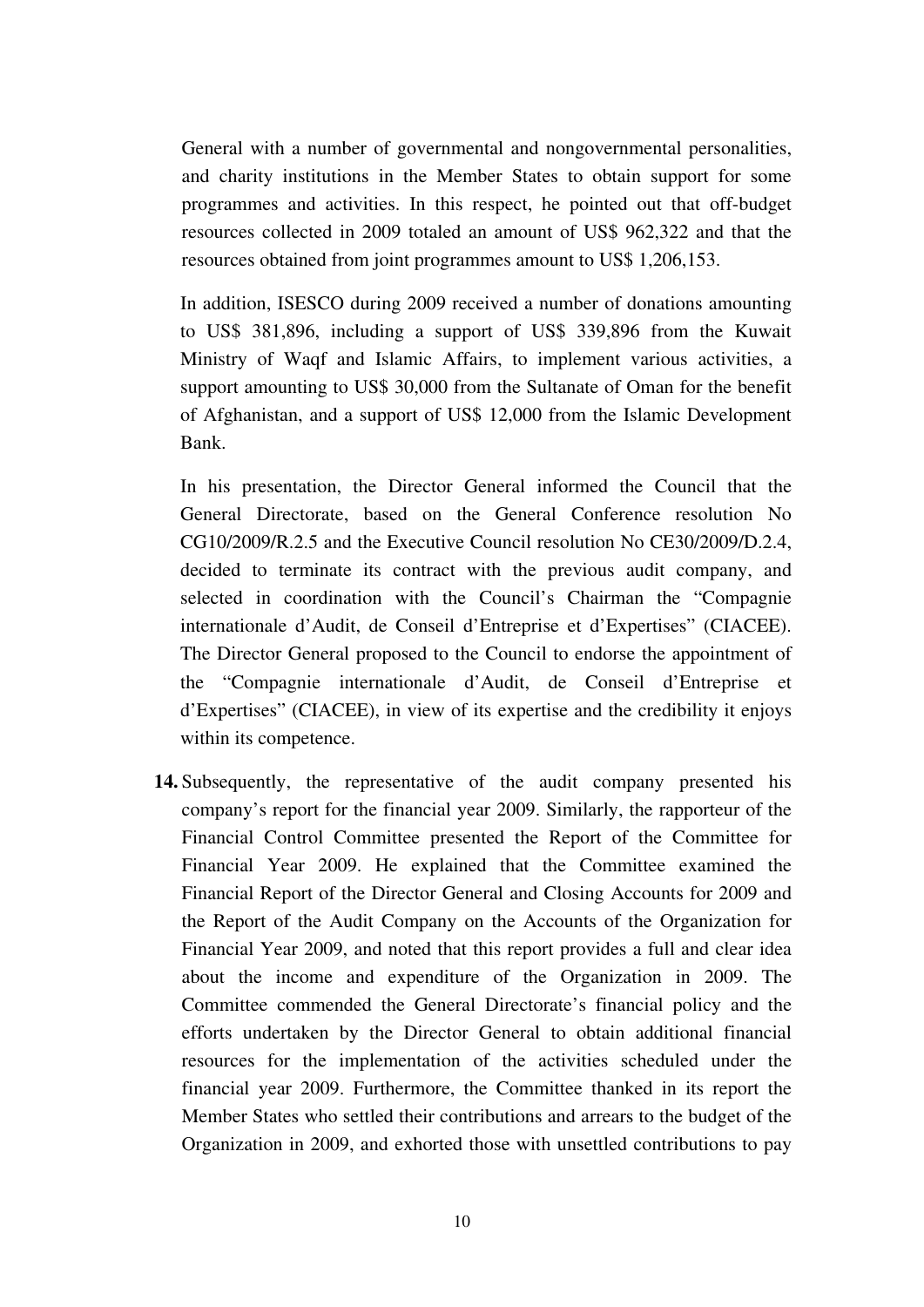them up. In this regard, the Committee recommended to the Executive Council of ISESCO to extend for one additional year (2011) the duration of the easy terms of payment of arrears for the Member States who did not benefit from them.

**15.** The Executive Council's members expressed satisfaction with the allocation of a large portion of the Organization's budget for the implementation of programmes and activities, accounting for 62% of the total expenditure. They also expressed appreciation for the Director General's keen efforts to rationalize expenditure and comply with the recommendations of the Financial Control Committee and the Audit Company.

After deliberations, the Executive Council adopted the Financial Report of the Director General and Closing Accounts, the Report of the Audit Company, and the Report of the Financial Control Committee for the Financial Year 2009. The Council also approved the selection of the "Compagnie internationale d'Audit, de Conseil d'Entreprise et d'Expertises" (CIACEE) to audit ISESCO's closing accounts, and endorsed its report for 2009. It commended the Director General's efforts in collecting financial resources, rationalizing expenditure and enhancing the Organization's working mechanisms, and invited him to continue his endeavours and fruitful efforts to obtain further support for the Organization's activities.

In addition, the Executive Council thanked all personalities and parties having made donations to support the Organization. It also thanked the Financial Control Committee and the Audit Company for preparing the report. Afterwards, the Council agreed to submit this report, with a recommendation for endorsement, to the  $11<sup>th</sup>$  General Conference.

**16.** Afterwards, the Director General presented his Report on Member States' Contributions to the Organization's Budget and on Redressing the Financial Situation of the Organization for the Year 2009. He highlighted the situation of the contributions obtained from Member States and arrears accrued in 2009 and previous financial years. He also pointed to the efforts of the Executive Council and the Director General to urge Member States to settle their contributions to the Organization's budget, and follow up the implementation of the resolutions of the  $8<sup>th</sup>$ ,  $9<sup>th</sup>$  and  $10<sup>th</sup>$  General Conference sessions regarding the easy terms of exemption from arrears. The Director General also explained that the contributions collected during the period from 1 January to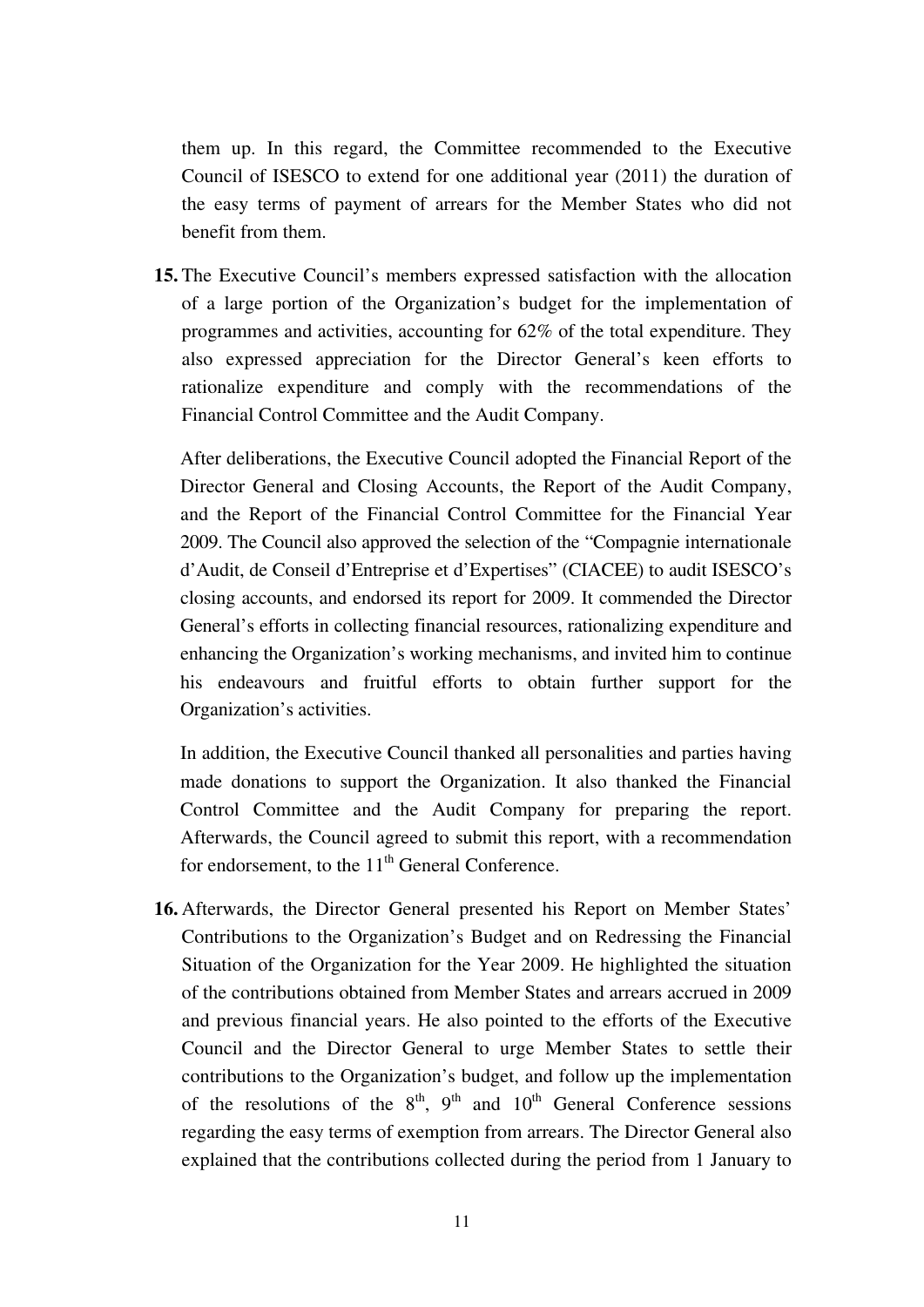31 December 2009 reached US\$ 12,851,674, of which an amount of US\$ 8,471,156 was obtained for financial year 2009, and US\$ 4,380,518 representing contributions paid for previous financial years. There is also an amount of US\$ 1,027, 511 relative to the contribution paid in advance for financial year 2010 by the Sultanate of Brunei Darussalam, the Republic of Kazakhstan and the Federal Republic of Nigeria. The Federal Republic of Nigeria has also paid in advance its contribution for 2011.

The Director General expressed satisfaction at the amount of the funds collected as part of Member States' contributions for 2009, which has reached for the first time US\$ 8,471,156, accounting for 61,83% of the Organization's adopted annual budget of US\$13,700,151.

As for contributions of the Member States since the year 1982 up to 31 December 2009, the Director General stated that they reached US\$ 159,581,499, which represents 54% of the projected annual budgets amounting to US\$ 296,099,165. Arrears since the establishment of ISESCO up to 31 December 2009 amounted to US\$ 72,265,947, the equivalent of 24 % of the projected budget estimates, which amount to US\$ 296,099,165, including the arrears under the year 2009, corresponding to US\$ 4,954,991, that is 36 % of the budget allocated to the financial year 2009, which amounts to US\$ 13,700,151.

Being aware of the keen interest taken by the Executive Council in the issue of obtaining Member States' contributions to the Organization budget and settling financial arrears, the Director General made reference to the efforts he conducted to urge a number of Member States to settle their arrears within the framework of the resolutions of the  $8<sup>th</sup>$ ,  $9<sup>th</sup>$  and  $10<sup>th</sup>$  sessions of the General Conference on easy terms of payment of arrears. In this regard, he said that 25 Member States have positively responded, and accordingly benefited from the resolutions on payment and exemption. As for the Member States who contest their contributions as part of the Organization's budget, and after the representative of the State of Kuwait stressed that his country pays up its contributions as approved by Kuwait's Council of Ministers, and that Kuwait has therefore no arrears to ISESCO's budget, the Director General proposed to refer that issue to the forthcoming General Conference which is seized of the matter.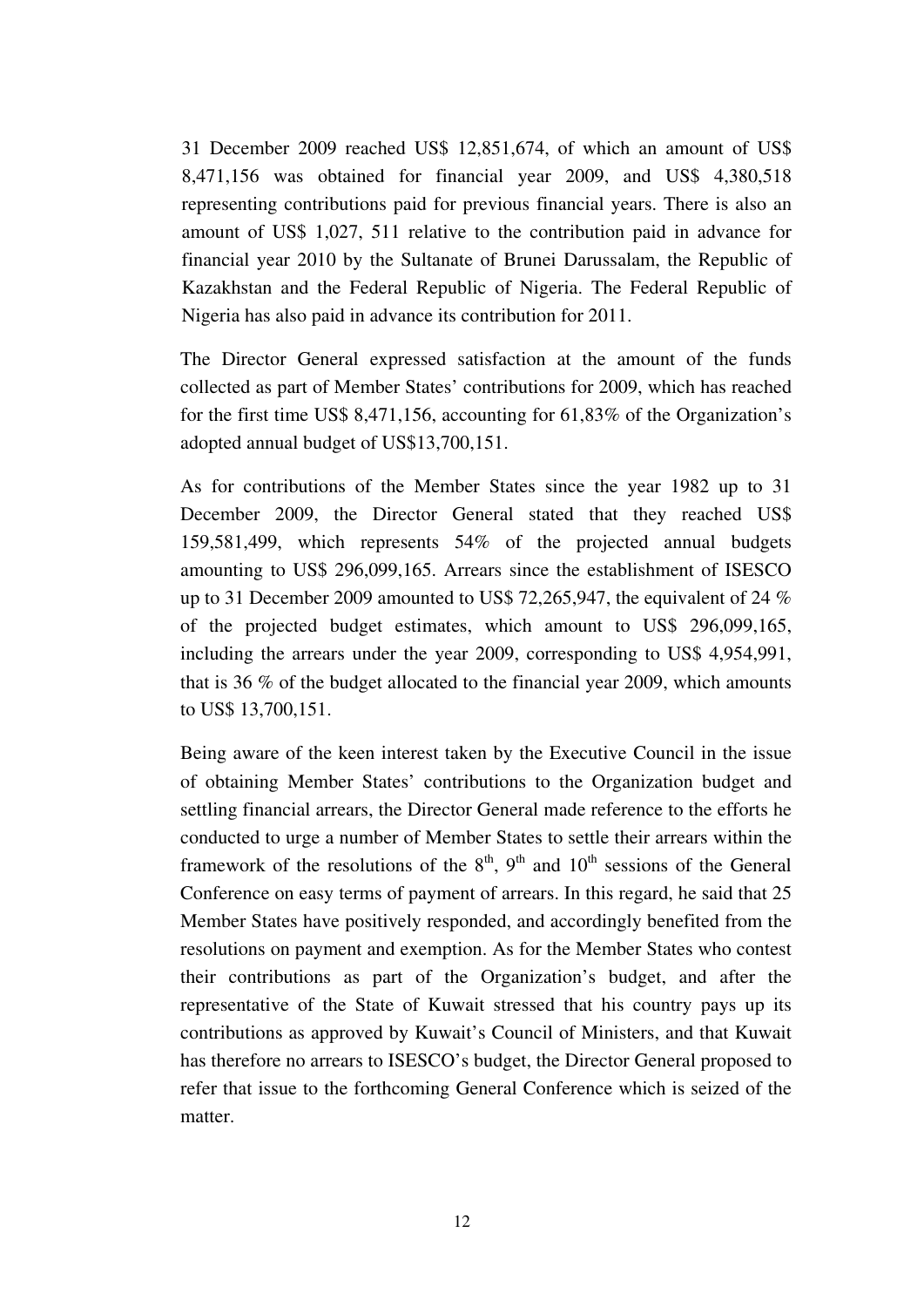**17.** After deliberations, the Council adopted the Report of the Director General on Member States' Contributions to the Organization's Budget and on Redressing the Financial Situation of the Organization for 2009. The Council also expressed thanks and appreciation to the Director General for his efforts in intensifying contact with Member States in order to collect maximum contributions and promote cooperation with international organizations to support the Organization's activities and programmes.

Besides, the Council called on the Member States having not yet paid up their contributions to the Organization and those in arrears to meet their obligations by paying their contributions and arrears in the shortest possible time, in order to enable the Organization to discharge its duties. In addition, the Council called on the Director General to continue coordination and consultation with the Member States having arrears, in order to collect those arrears and agree on practical mechanisms to settle them, in accordance with the relevant decisions and resolutions of the Executive Council and General Conference. The Council also agreed to submit this report, with a recommendation for endorsement, to the 11<sup>th</sup> General Conference.

- **18.** In appreciation of the remarkable performance of ISESCO's staff members, and in a bid to help them keep up with the rising cost of living and inflation, the Executive Council agreed, on a proposal from both the Executive Council's Chairman and ISESCO's Director General, to raise the gross salary of all ISESCO's personnel by 5% as of 1 July 2010.
- **19.** As the three-year mandate of the Financial Control Committee elected at the 28<sup>th</sup> Executive Council expires, the Council elected the following Member States to the membership of the Committee for the coming three years:
	- Republic of Tajikistan
	- Kingdom of Morocco
	- Islamic Republic of Mauritania
	- Federal Republic of Nigeria
	- Republic of Yemen

The Council called upon the above-mentioned States to nominate their representatives from among experts and specialists in the field, and invited the Committee to seek the assistance of a technical control company to assess the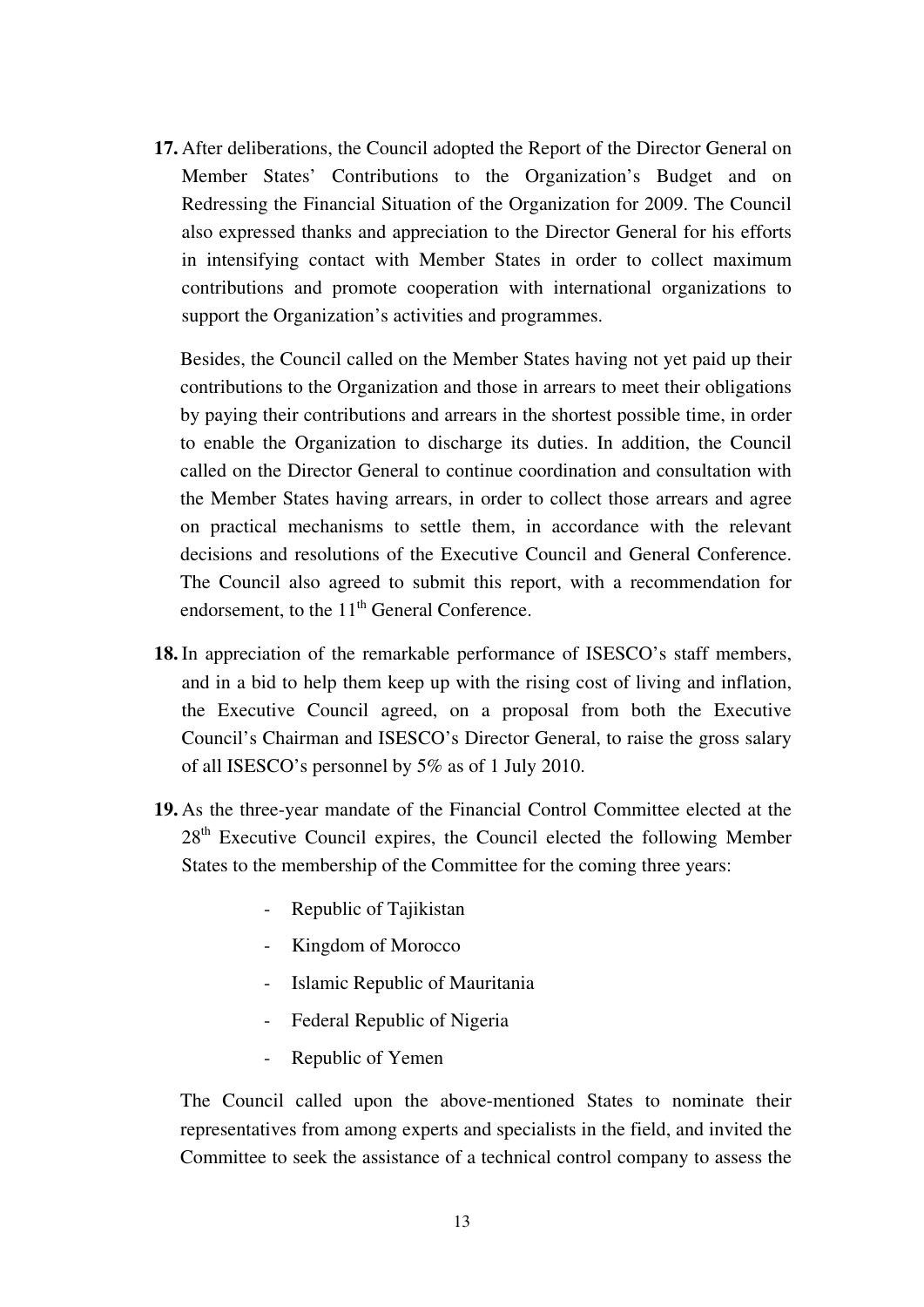general situation of the headquarters and insert its observations and proposals in the Committee's report at the  $32<sup>nd</sup>$  session of the Executive Council.

**20.** Based on Article 12 (III section "k") of the Charter, and in line with Article 20 (section "k") of the Rules of Procedure of the Executive Council; having examined the nominations for the position of ISESCO's Deputy Director General, which include the following candidates: Dr Hafid Boutaleb Joutei, candidate of the Kingdom of Morocco, Dr Mukhtar Ahmed, candidate of the Islamic Republic of Pakistan, and Dr Thierno Aliou Banire Diallo, candidate of the Republic of Guinea; and following the presentation made by the Director General and the deliberations that took place; and since the Member States' representatives persisted each in supporting their countries' candidates to the position, a secret ballot took place which produced the following results: the candidate of the Kingdom of Morocco (18 votes), the candidate of the Islamic Republic of Pakistan (18 votes) and the candidate of the Republic of Guinea (5 votes).

And given that the election ended in a tie between the respective candidates of the Kingdom of Morocco and the Islamic Republic of Pakistan, the Council voted on a second round, which resulted in the election of the candidate of the Islamic Republic of Pakistan, Dr Mukhtar Ahmed, with 23 votes against 18 votes for the candidate of the Kingdom of Morocco, as Deputy Director General for a three-year term of office, renewable only once, as of 1 January 2011.

- **21.** The Council decided to hold its  $32<sup>nd</sup>$  session at ISESCO's permanent headquarters in Rabat, Kingdom of Morocco, in the first week of July 2011.
- **22.** At the close of its proceedings, the Executive Council issued a decision on the situation in occupied Palestine. In its decision the Executive Council condemned the aggressive, terrorist acts of Israeli occupation forces against the Palestinian people. It also called for lifting the blockade on Gaza Strip and allowing unimpeded access of humanitarian convoys to Gaza to provide aid to Palestinian people. The Executive Council also urged the Member States to support the educational, scientific and cultural institutions in all Palestinian territories; and called on the international community to immediately act to relieve Palestinian people's suffering so that they obtain their national rights, notably the right to establish a fully sovereign Independent Palestinian State with Al-Quds Al-Sharif as capital. The Executive Council then turned to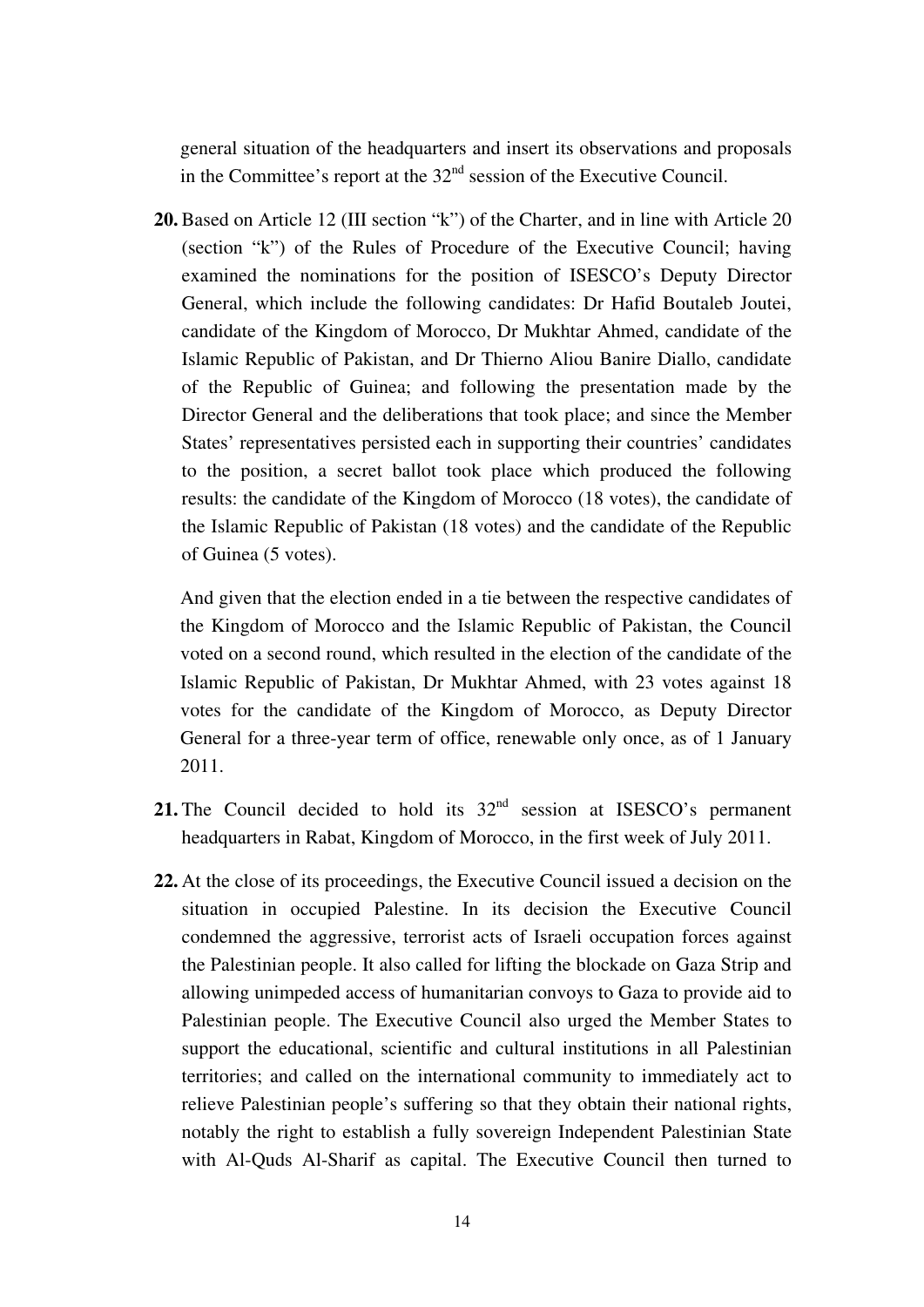ISESCO, inviting it to continue its bid to file a lawsuit before international justice against Israeli civilians and militaries responsible for war crimes against Palestinian cultural property. And addressing the international community, the Executive Council called for a prompt, effective response to protest against the ongoing construction of the Separation Wall in the Palestinian territories and pressurize Israel to uproot it, in the light of the relevant resolution by the International Court of Justice. Finally, the Executive Council strongly condemned Israel's aggressive policy in occupied Al-Quds, which aims to judaize this holy city, alter its Arab and Islamic character and desecrate its Islamic sanctities through the ongoing excavations in the precincts of Al-Aqsa Mosque.

- **23.** The Executive Council then adopted its 31st session's final report.
- **24.** Speaking at the closing session, H.E. Dr Hadi Azizzadeh, ISESCO's Deputy Director General, thanked the Director General for putting in all effort to serve joint Islamic action, and also for assisting him in accomplishing his mission as Deputy Director General. Dr Azizzadeh also congratulated the new Deputy Director General and wished him full success in his duties.
- **25.** Rejoicing in the great achievement made by the Executive Council, H.E. Dr Abdulaziz Othman Altwaijri said this positive outcome of this session of the Executive Council is a sure sign of ISESCO's successful bid to accomplish its duties and mission of human civilization development. He went on to thank the Executive Council's members for accomplishing their duties in helping ISESCO achieve greater prospects for a better and secure future for the Muslim Ummah, based on quality education, developed science and productive culture.

He also said that the progress reached in this session confirms once again that the Organization is on the right path set forth by its Charter and mirrored through the programmes, activities, projects, and fields of action scheduled under its action plan. He further emphasized that the General Directorate would spare no effort to accomplish its major tasks.

**26.** Afterwards, H.E Dr Aboubacar Doukouré, Chairman of ISESCO's Executive Council, delivered an address, in which he underlined that the reports presented to this session, along with the discussions and decisions taken prove that ISESCO treads the right path. This, he added, boosts the Council's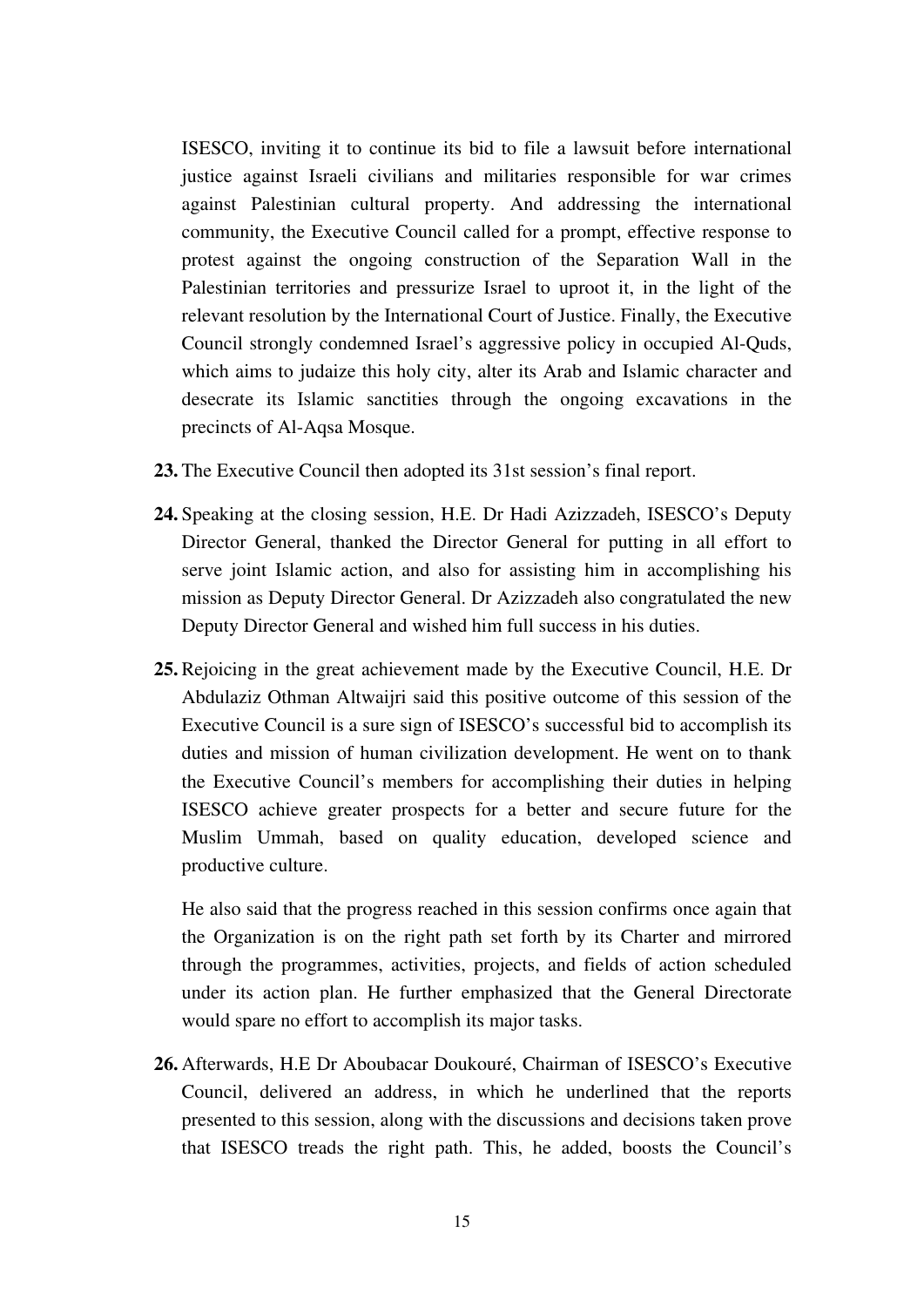confidence in the General Directorate, which made great success in its action and promoted ISESCO to the ranks of leading organizations enjoying respect from partners. He declared that the momentous decisions adopted by the Executive Council at its present session will help enhance ISESCO's status and presence at the Islamic and international levels, and give strong impetus to its efforts in various areas. He also pointed out that this is sure sign that the Executive Council has been successful in carrying out its mission as defined by the Charter. Here is a fine record of achievement, he added, which the Executive Council's members can present to the competent authorities in their countries as concrete proof of the fruitful, serious effort made by ISESCO. The Executive Council's Chairman also commended ISESCO's immense contribution to international action, thanks to the Director General's successful efforts and his active participation in various international forums, and to the efforts of his assists each in their positions.

**27.** At the end of its  $31<sup>st</sup>$  session, the Executive Council addressed a message of thanks and gratitude to His Majesty King Mohammed VI of the Kingdom of Morocco, for His Majesty's sustained support to ISESCO to carry on performing its mission in the best conditions.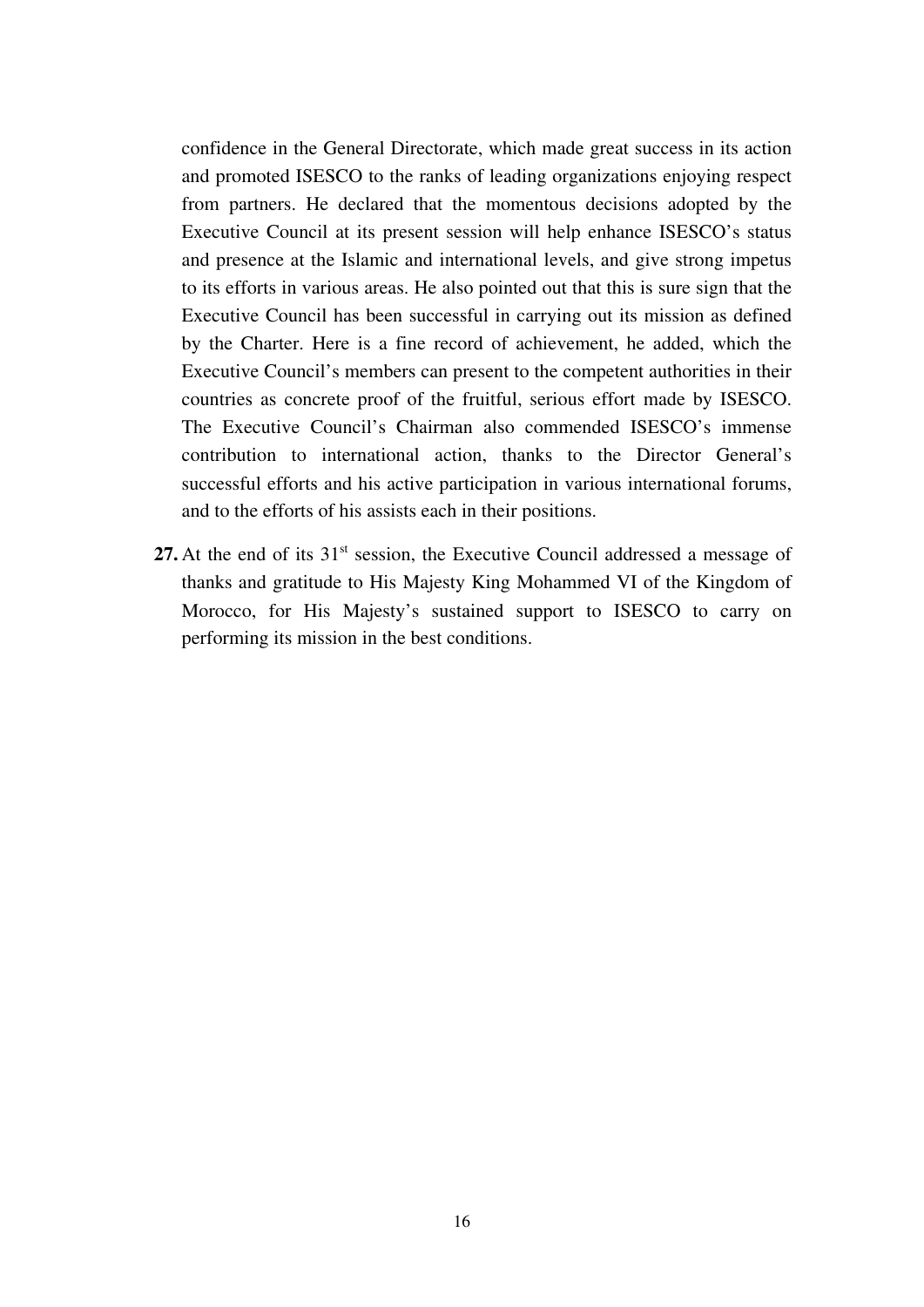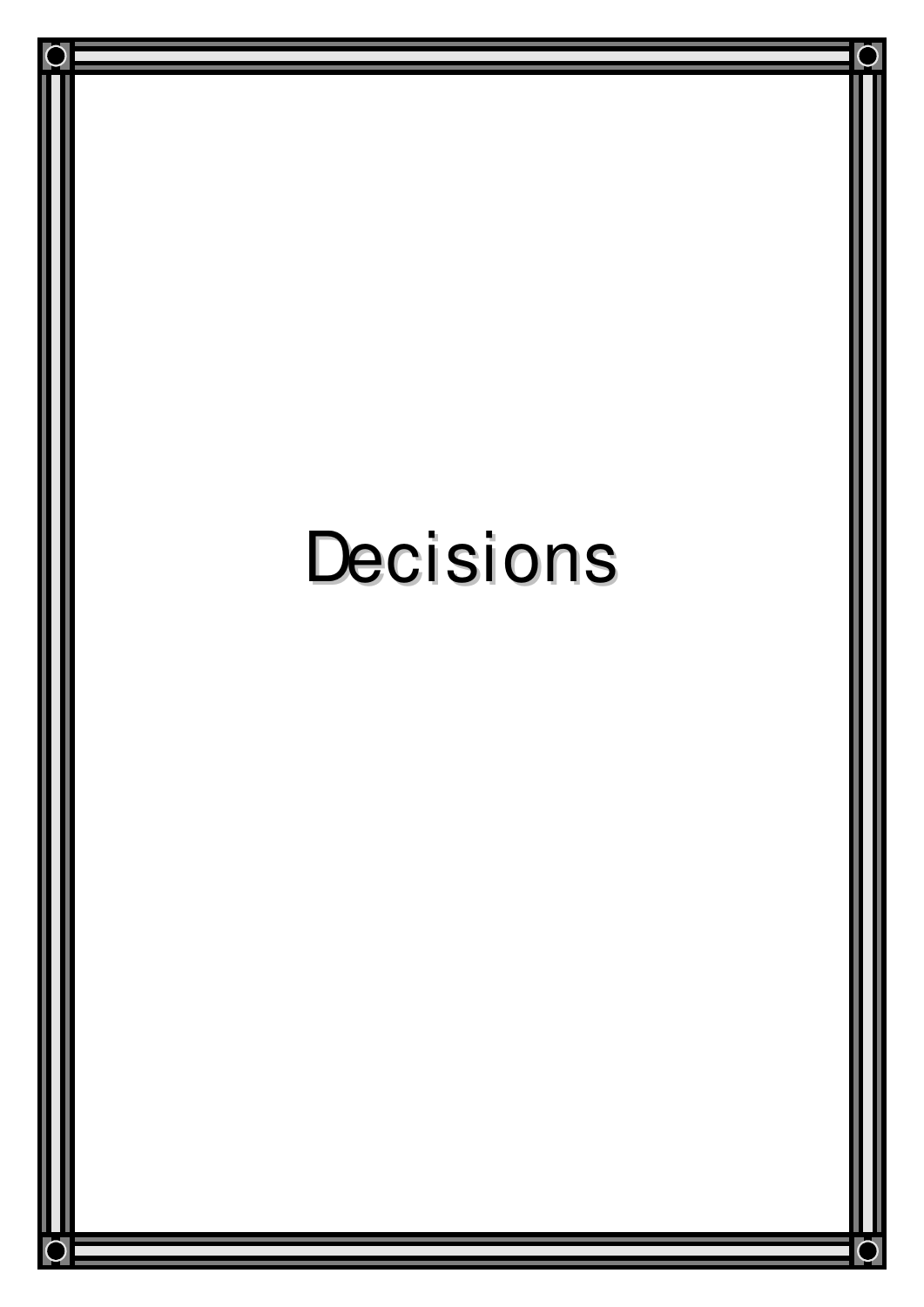

# Executive Council / 31st Session

**Permanent Headquarters - Rabat, Kingdom of Morocco 29 Rajab – 01 Chaabane 1431 A.H / 12-14 July 2010** 

**Decision on Item 1.1 of the Draft Agenda:** 

# **(**Draft Agenda**)**

## The Executive Council,

- In accordance with Articles (22-24) of the Rules of Procedure of the Executive Council,
- Having considered the Draft Agenda of its 31<sup>st</sup> Session contained in Document (CE31/2010/1.1 Provisional),
- Considering the deliberations which have taken place,

## Decides the following:

- Adopts the Agenda of its current  $31<sup>st</sup>$  Session as contained in Document (CE31/2010/1.1 Adopted) annexed to the Final Report.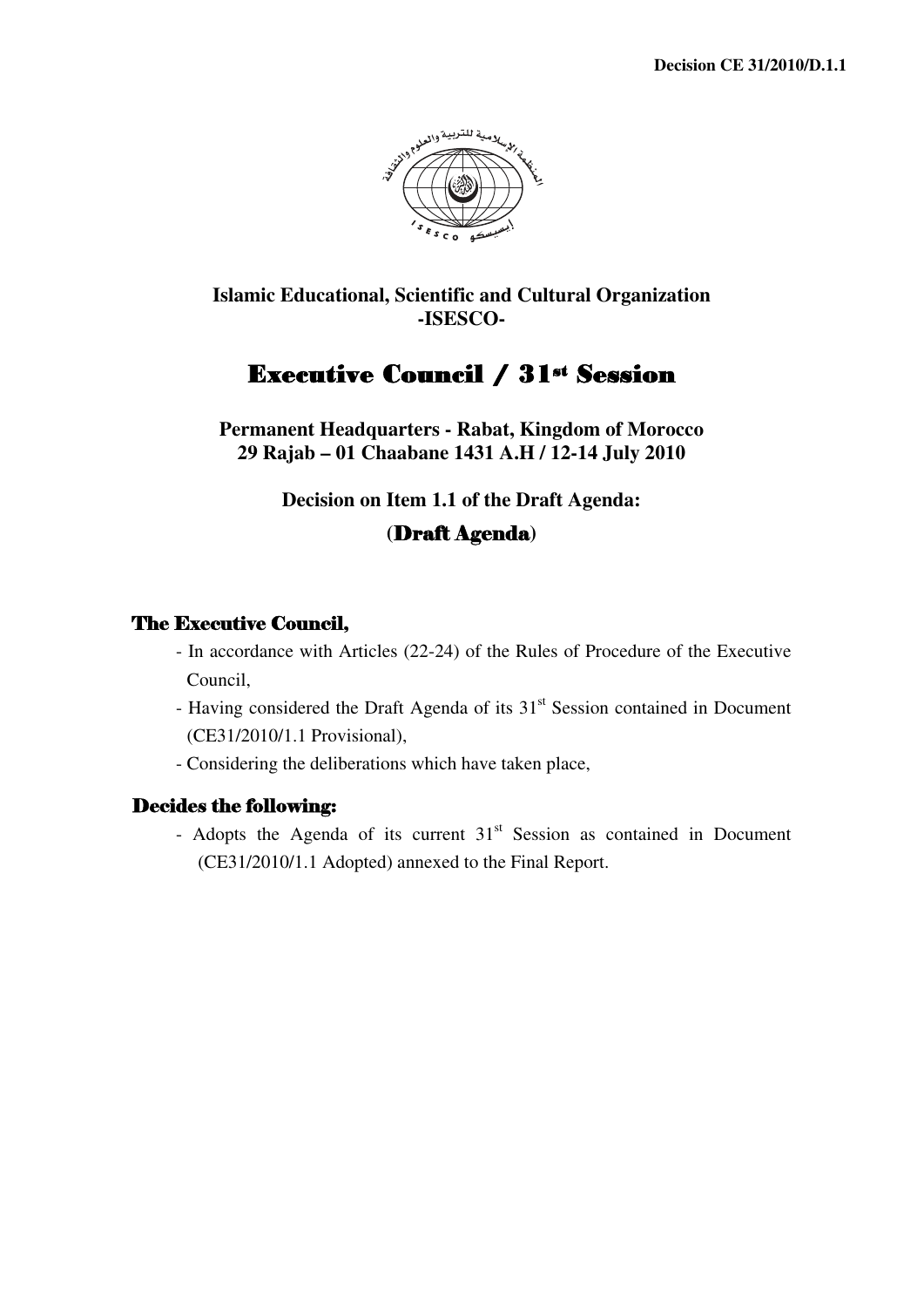

# Executive Council / 31st Session

**Permanent Headquarters - Rabat, Kingdom of Morocco 29 Rajab – 01 Chaabane 1431 A.H / 12-14 July 2010** 

**Decision on Item 1.2 of the Agenda:** 

# **(**Draft Programme**)**

## The Executive Council,

- Recalling Decision (CE 30/2009/D.4.2) adopted by the Executive Council at its  $30<sup>th</sup>$  Session (Tunis, 27-29 June 2009), whereby the Council decided to hold its 31<sup>st</sup> Session in July 2010 at ISESCO's Permanent Headquarters in Rabat, capital of the Kingdom of Morocco,
- Considering Decision (CE 31/2010/D.1.1) adopted by the Council regarding the Agenda of its current  $31<sup>st</sup>$  Session,
- Having considered the Draft Programme contained in Document (CE31/2010/1.2 Provisional),
- Considering the deliberations which have taken place,

## Decides the following:

- Adopts the Programme of its current  $31<sup>st</sup>$  Session as contained in Document (CE31/2010/1.2 Adopted) annexed to the Final Report.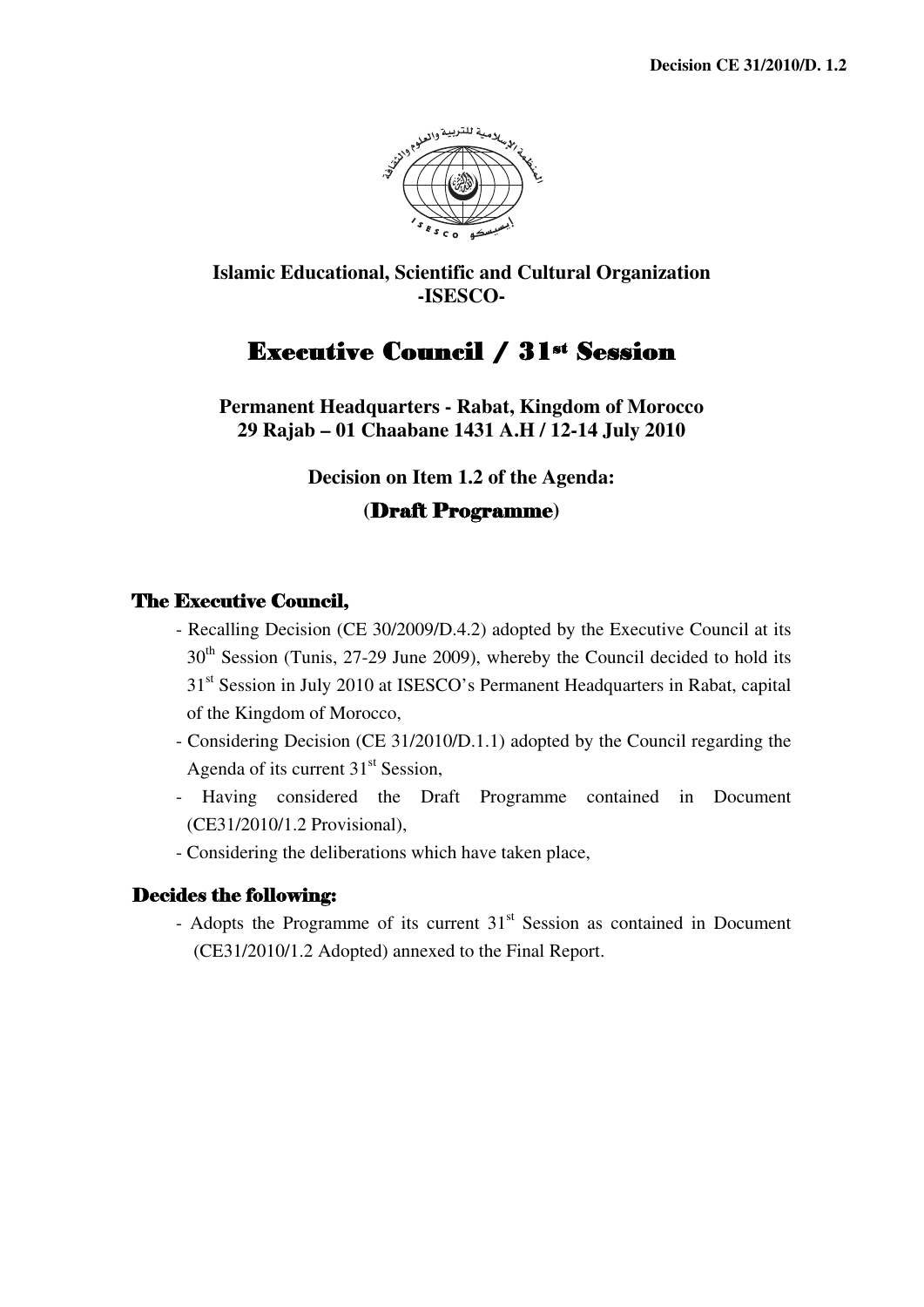

# Executive Council / 31st Session

**Permanent Headquarters - Rabat, Kingdom of Morocco 29 Rajab – 01 Chaabane 1431 A.H / 12-14 July 2010** 

**Decision on Item 2.1 of the Agenda:** 

# **(**Report of the Director General on ISESCO's Activities for the Year 2009**)**

# The Executive Council,

- In accordance with Article (20), paragraph (a), of the Rules of Procedure of the Executive Council,
- Having considered the Report of the Director General on the Organization's Activities for the Year 2009, as contained in Document (CE 31/2010/2.1),
- Having heard the presentation made by the Director General of ISESCO in this connection,
- Considering the deliberations which have taken place and the views and orientations set forth by the Executive Council members,

# Decides the following:

- **1-** Adopts the Report of the Director General on ISESCO's Activities for the Year 2009 as contained in Document (CE 31/2010/2.1);
- **2-** Hails the steady efforts exerted by the Director General to broaden the areas of cooperation with international and regional organizations as well as Islamic and Arab institutions within the framework of programmes' implementation.
- **3-** Thanks the Director General and his assistants for their outstanding efforts in pursuing the implementation of programmes and rationalizing expenditure thereon, while taking into account the fulfilment of the pressing needs of the Member States and Muslim communities and minorities.
- **4-** Agrees to submit this report to the forthcoming General Conference, with recommendation for endorsement.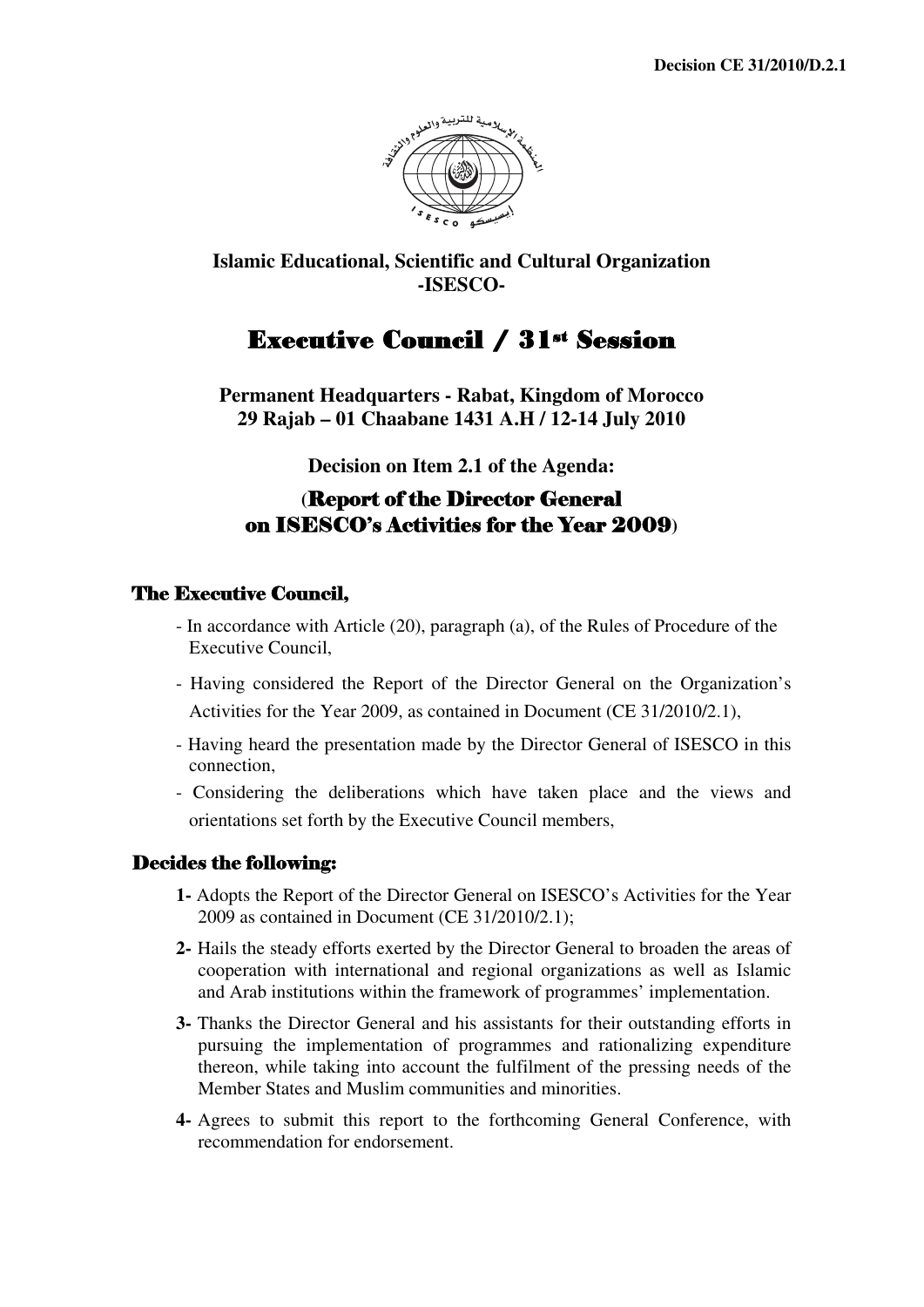

# Executive Council / 31st Session

**Permanent Headquarters - Rabat, Kingdom of Morocco 29 Rajab – 01 Chaabane 1431 A.H / 12-14 July 2010** 

**Decision on Item 2.2 of the Agenda:**

# **(**Financial Report of the Director General and Closing Accounts, Report of the Audit Company and Report of the Financial Control Committee for the Year 2009**)**

## The Executive Council,

- In accordance with the following:

- \* Articles (16) and (19) of the Charter,
- \* Article (20), paragraphs (b,e,f,g), of the Rules of Procedure of the Executive Council,
- \* Articles (19-20) and Articles (24-29) of the Financial Regulations,
- Having considered the Financial Report of the Director General and Closing Accounts Report of the Audit Company and Report of the Financial Control Committee for the Year 2009, as contained in Document (CE 31/2010/2.2),
- Having heard the presentation made in this connection by the Director General, the representative of the Audit Company and the Chairman of the Financial Control Committee,
- Considering the deliberations which have taken place,

## Decides the following:

**1.** Adopts the Financial Report of the Director General and Closing Accounts and Report of the Financial Control Committee for the Year 2009, as contained in Document (CE 31/2010/2.2).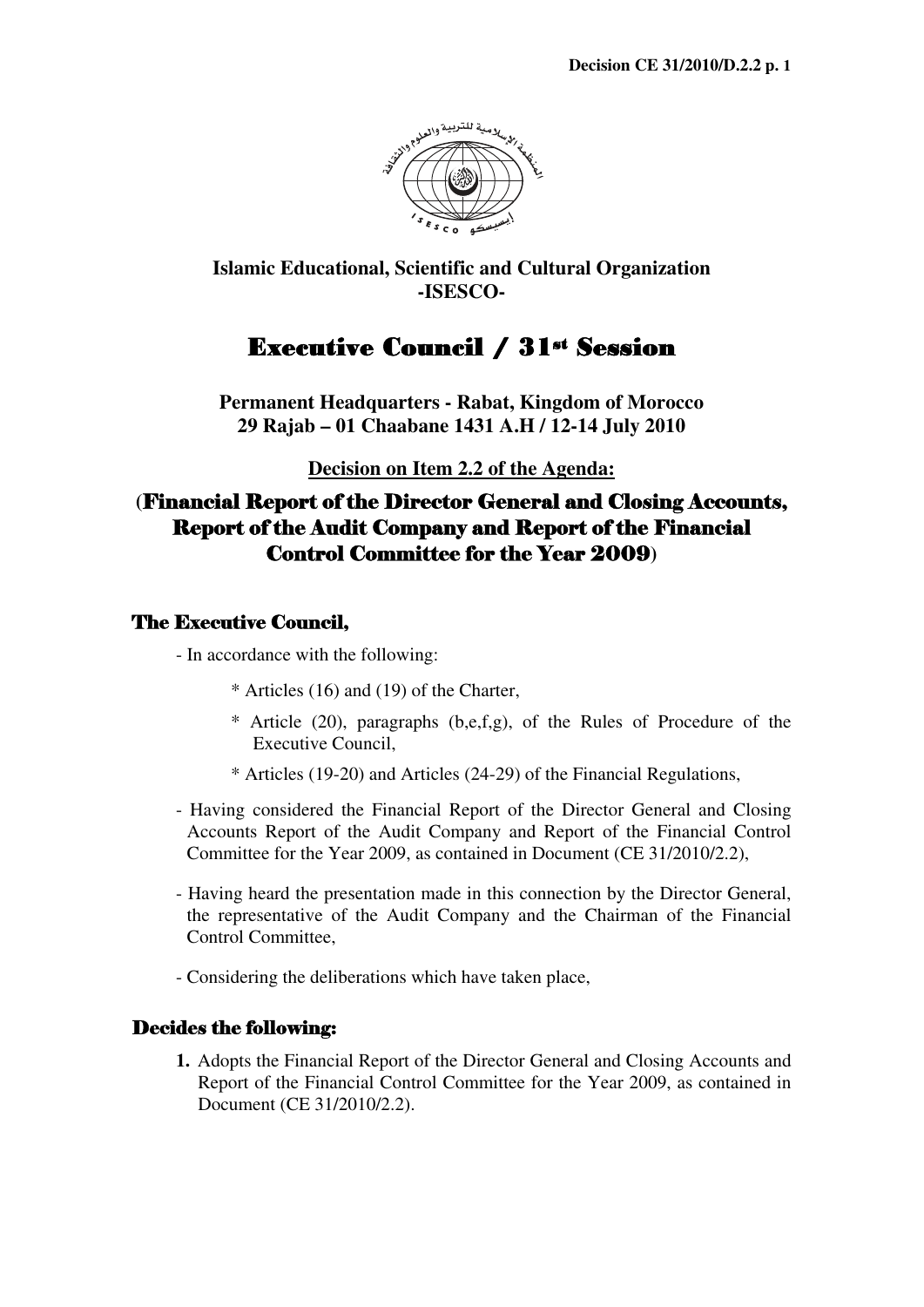- **2.** Approves the appointment of the "Compagnie internationale d'Audit, de Conseil d'Entreprise et d'Expertises" (CIACEE) to audit the closing accounts of ISESCO, and adopts its report for the Financial Year 2009 as contained in Document (CE 31/2010/2.2).
- **3.**Commends the efforts of the Director General in collecting financial resources, rationalizing expenditure and improving the Organization's working mechanisms, and invites him to continue his endeavours and carry on his fruitful efforts to obtain further support for the Organization's activities.
- **4.** Thanks all personalities and parties that have made donations to support the Organization.
- **5.** Thanks the Financial Control Committee and the Audit Company for preparing the report.
- **6.** Agrees to submit this report to the forthcoming General Conference, with recommendation for endorsement.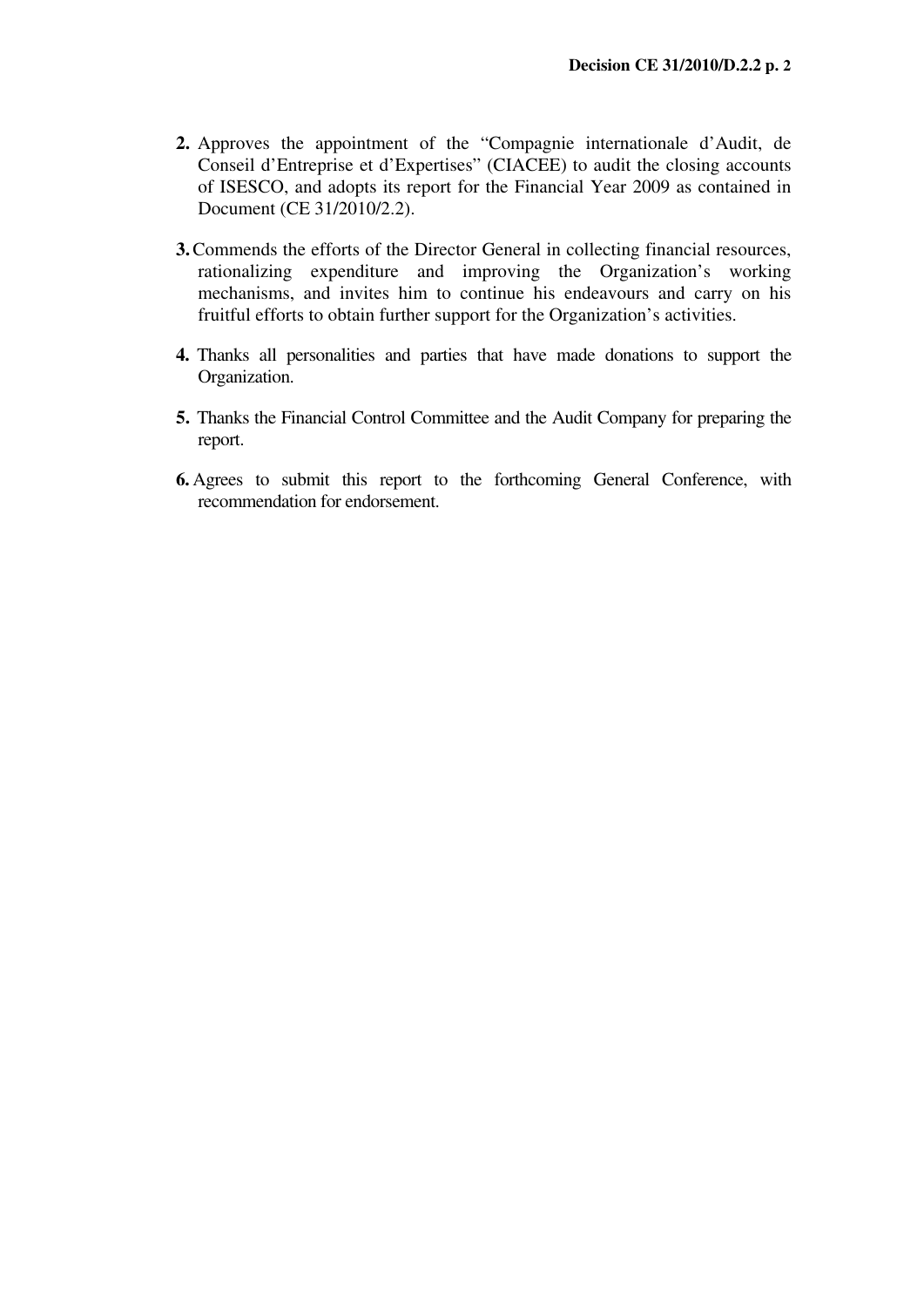

# Executive Council / 31st Session

**Permanent Headquarters - Rabat, Kingdom of Morocco 29 Rajab – 01 Chaabane 1431 A.H / 12-14 July 2010** 

**Decision on Item 2.3 of the Agenda:** 

# **(**Report of the Director General on Member States' Contributions to the Organization's Budget and on Redressing the Financial Situation of the Organization for the Year 2009**)**

## The Executive Council,

- In accordance with Article (6) of the Financial Regulations,
- Recalling the decisions and resolutions adopted by previous Executive Council and General Conference Sessions in this connection, in particular the following:
	- \* Resolution (CG 8/2003/R.3.2) adopted by the  $8<sup>th</sup>$  General Conference (Tehran, 27-29 December 2003),
	- \* Resolution (CG  $9/2006/R$ .2.11) adopted by the 9<sup>th</sup> General Conference (Rabat, 8 - 10 December 2006),
	- \* Decision (CE 24/2003/D.3.2) adopted by the Executive Council at its  $24<sup>th</sup>$  Session (Tehran, 21-25 December 2003), whereby it adopted the Council's report on the criteria and modalities concerning the exemption of Member States with arrears from payment thereof,
	- \* Decision (CE 27/2006/D.2.11) adopted by the Executive Council at its  $27<sup>th</sup>$  Session (Rabat, 4-5 December 2006),
	- \* Decision (CE 28/2007/D.2.2) adopted by the Executive Council at its 28<sup>th</sup> Session (Rabat, 9 July 2007),
	- \* Decision (CE 29/2008/D.2.3) adopted by the Executive Council at its  $29<sup>th</sup>$  Session (Rabat, 2-4 July 2008),
	- \* Decision (CE 30/2009/D.2.5) adopted by the Executive Council at its  $30<sup>th</sup>$  Session (Tunis, 27-29 June 2009),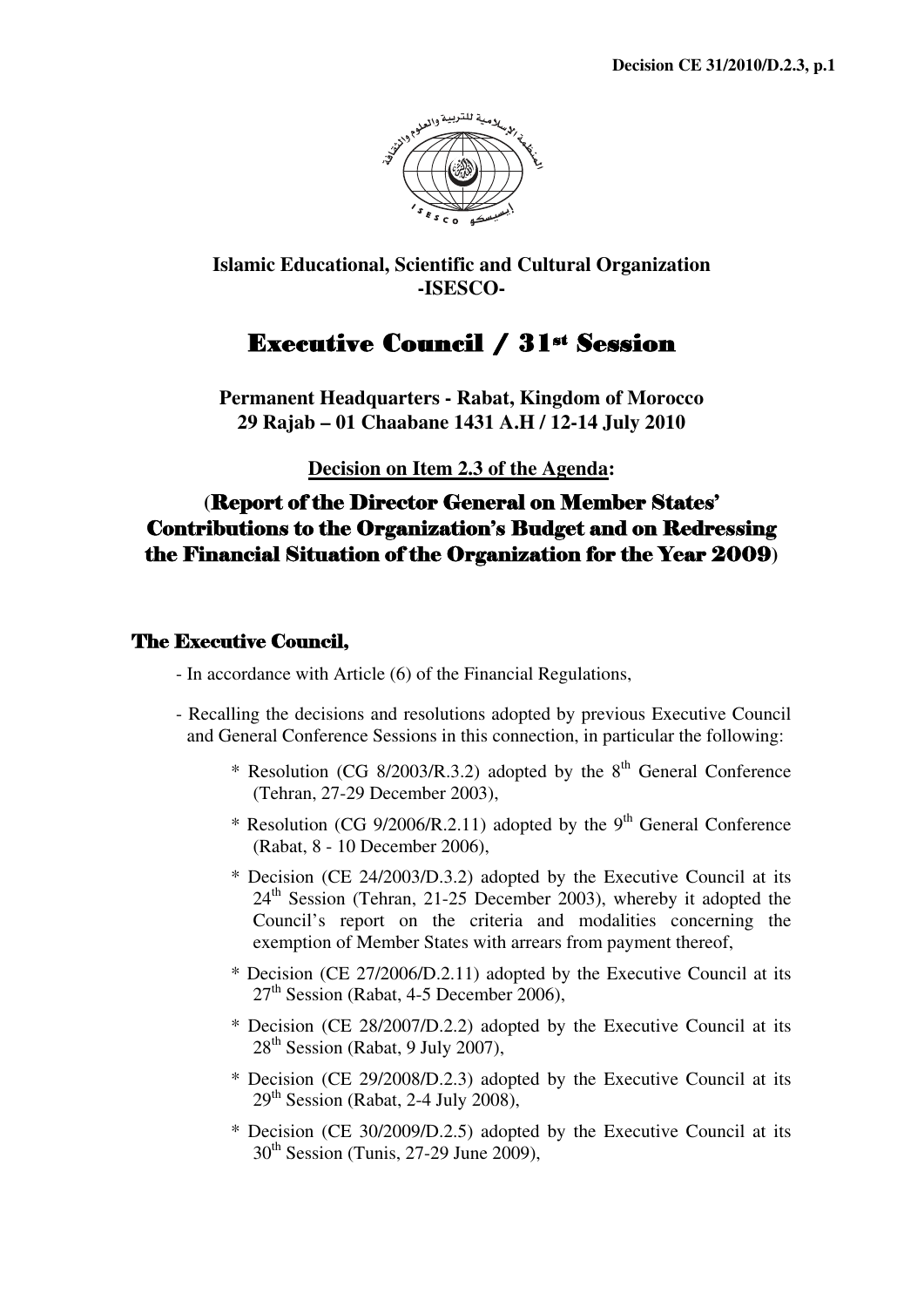- Having heard the presentation made by the Director General in this respect,
- Considering the deliberations which have taken place,

#### Decides the following:

- **1.** Adopts the Report of the Director General on Member States' Contributions to the Organization's Budget and on Redressing the Financial Situation of the Organization for the Year 2009, as contained in Document (CE 31/2010/2.3).
- **2.** Expresses thanks and appreciation to the Director General for his efforts to intensify contact with the Member States in order to collect maximum contributions, as well as for his efforts to promote cooperation with international organizations in order to support the Organization's activities and programmes.
- **3.** Calls upon the Member States which have not yet paid up their contributions to the Organization and those in arrears to settle their contributions and arrears in the shortest possible time, in order to honour their commitments and enable the Organization to discharge its duties.
- **4.** Invites the Director General to continue coordination and consultation with the Member States with arrears, with a view to collecting these arrears and agreeing on practical mechanisms for the payment thereof, in accordance with the relevant resolutions and decisions adopted by the General Conference and the Executive Council.
- **5.** Agrees to submit this report to the forthcoming General Conference with recommendation for endorsement.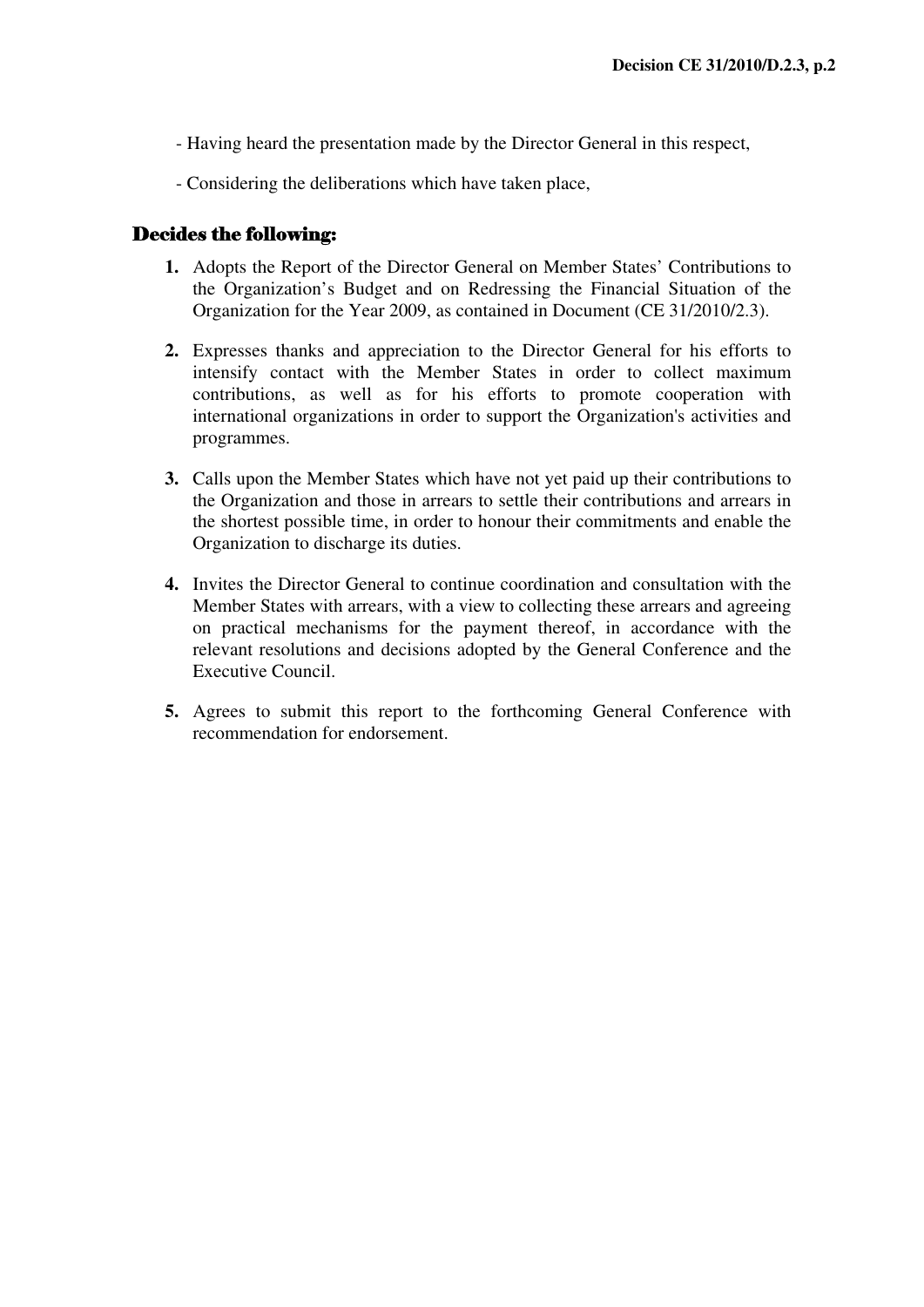

# Executive Council / 31st Session

**Permanent Headquarters - Rabat, Kingdom of Morocco 29 Rajab – 01 Chaabane 1431 A.H / 12-14 July 2010** 

**Decision on Item 3.1 of the Agenda:**

## **(**Election of the Financial Control Committee**)**

#### The Executive Council,

- In accordance with:

- \* Articles (12) III, parag (e), and (19), of the Charter,
- \* Article (20), paragraph (e), of the Rules of Procedure of the Executive Council,
- \* Article (24) of the Financial Regulations,
- Having considered Document (CE31/2010/3.1) concerning the election of the Financial Control Committee members,
- Considering the expiry of the three-year term of the current Committee which was elected by the  $28<sup>th</sup>$  Executive Council Session according to Decision (CE 28/2007/D.3.2),
- Considering the deliberations which have taken place,

#### Decides the following:

- **1-** Elects the following States as Members of the Financial Control Committee for a three-year term:
	- **- Republic of Tajikistan**
	- **- Kingdom of Morocco**
	- **- Islamic Republic of Mauritania**
	- **- Federal Republic of Nigeria**
	- **- Republic of Yemen**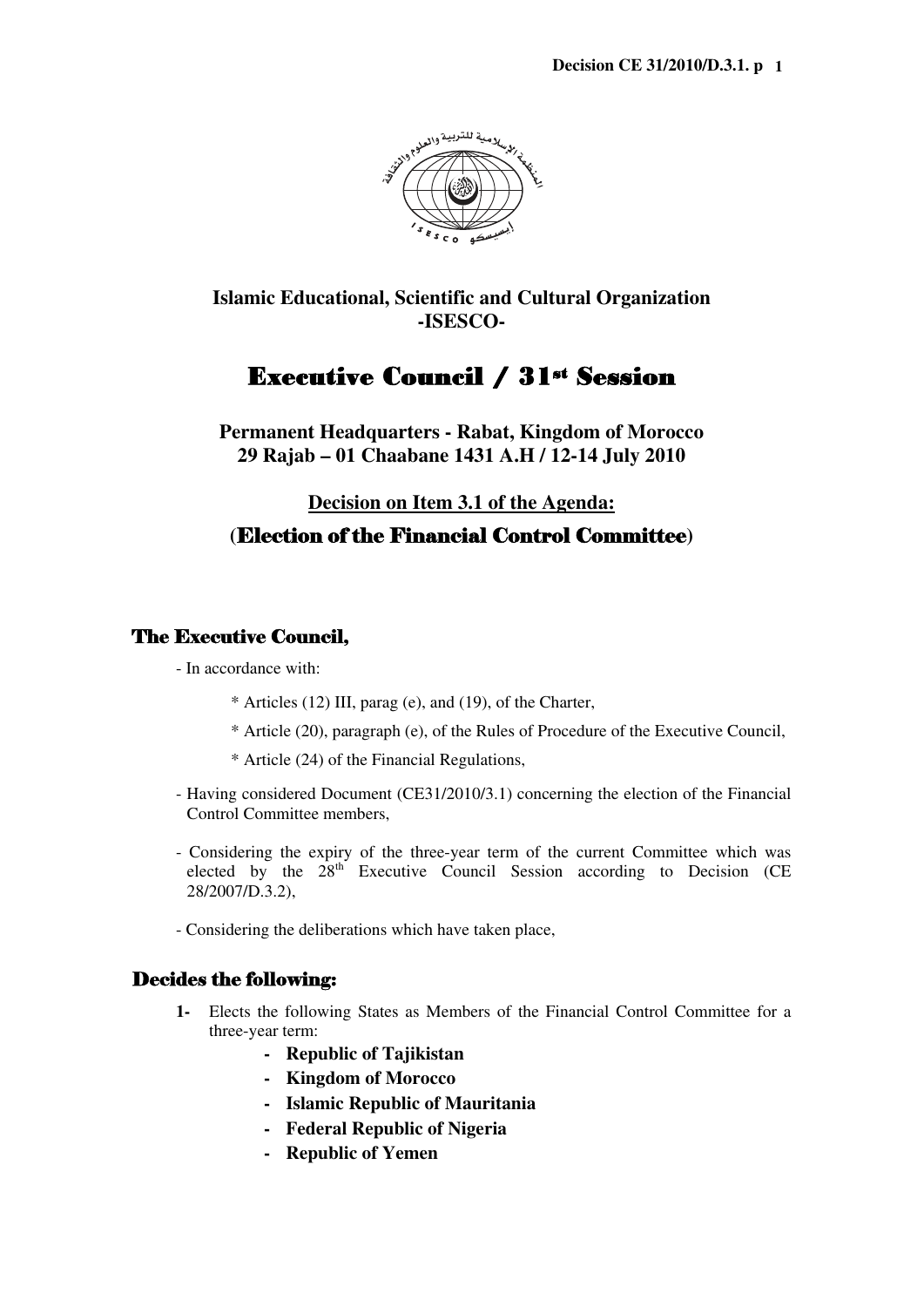- **2-** Calls upon the Member States which are members of this Committee to nominate their representatives from among experts and specialists in the field.
- **3-** Invites the Committee to seek the assistance of a technical audit company in order to take stock of the general situation of the Headquarters and include its observations and proposals in the report of the Committee for the following session.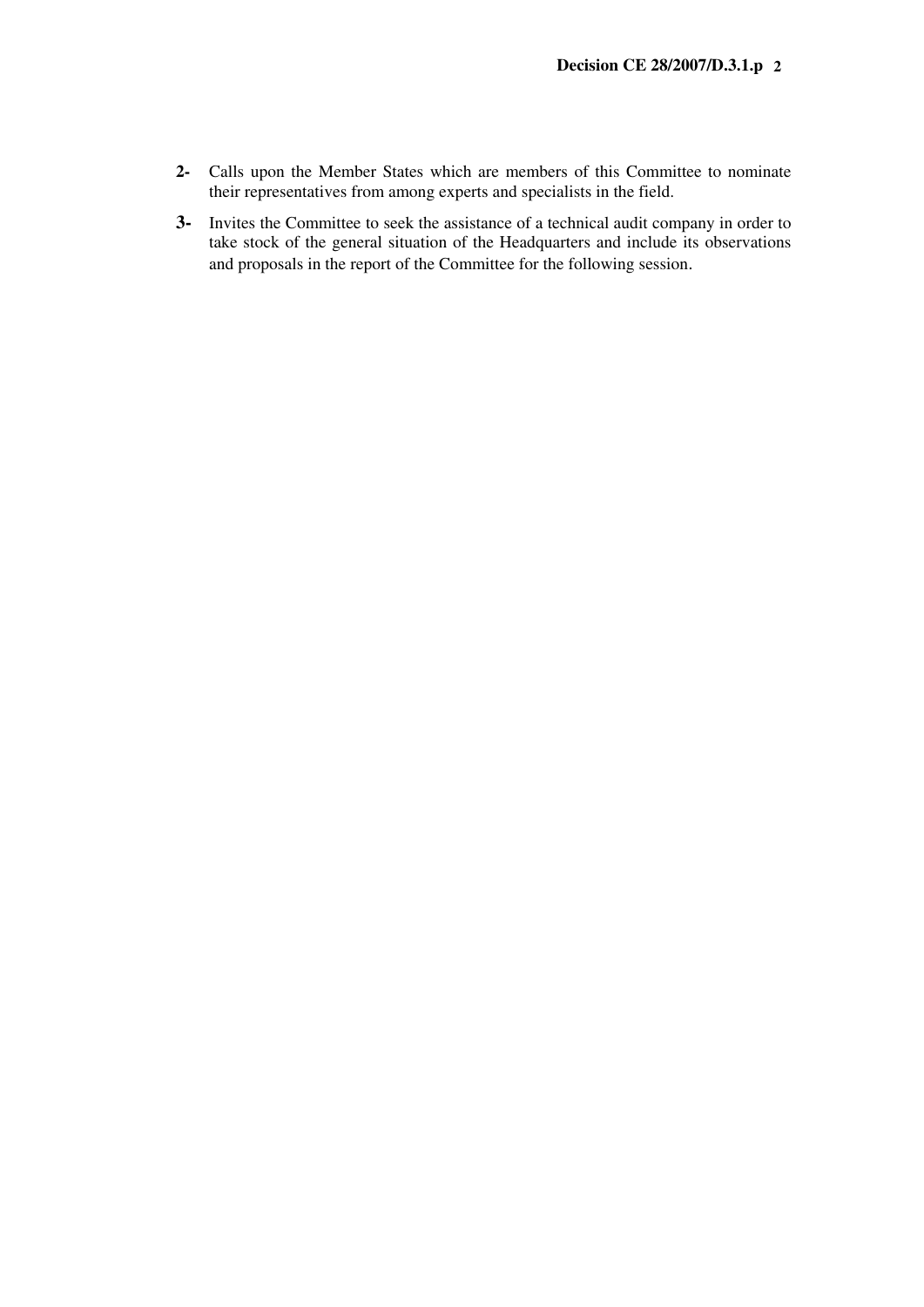

# Executive Council / 31st Session

**Permanent Headquarters - Rabat, Kingdom of Morocco 29 Rajab – 01 Chaabane 1431 A.H / 12-14 July 2010** 

**Decision on Item 3.2 of the Agenda:**

# **(**Endorsing the appointment of the Deputy Director General**)**

# The Executive Council,

- In accordance with Article (12, III), paragraph (K), of the Charter,
- In accordance with the provisions of Article (20), paragraph (K), of the Rules of Procedure of the Executive Council,
- Recalling Decision (CE28/2007/D.3.3) adopted by the Executive Council at its  $28<sup>th</sup>$ Session,
- Considering the presentation made by the Director General,
- Considering the deliberations which have taken place,
- Following two rounds of secret ballot,

## Decides the following:

**1** – Elects Dr Mukhtar Ahmed as Deputy Director General of ISESCO as of 1st January 2011, for a three-year term renewable only once.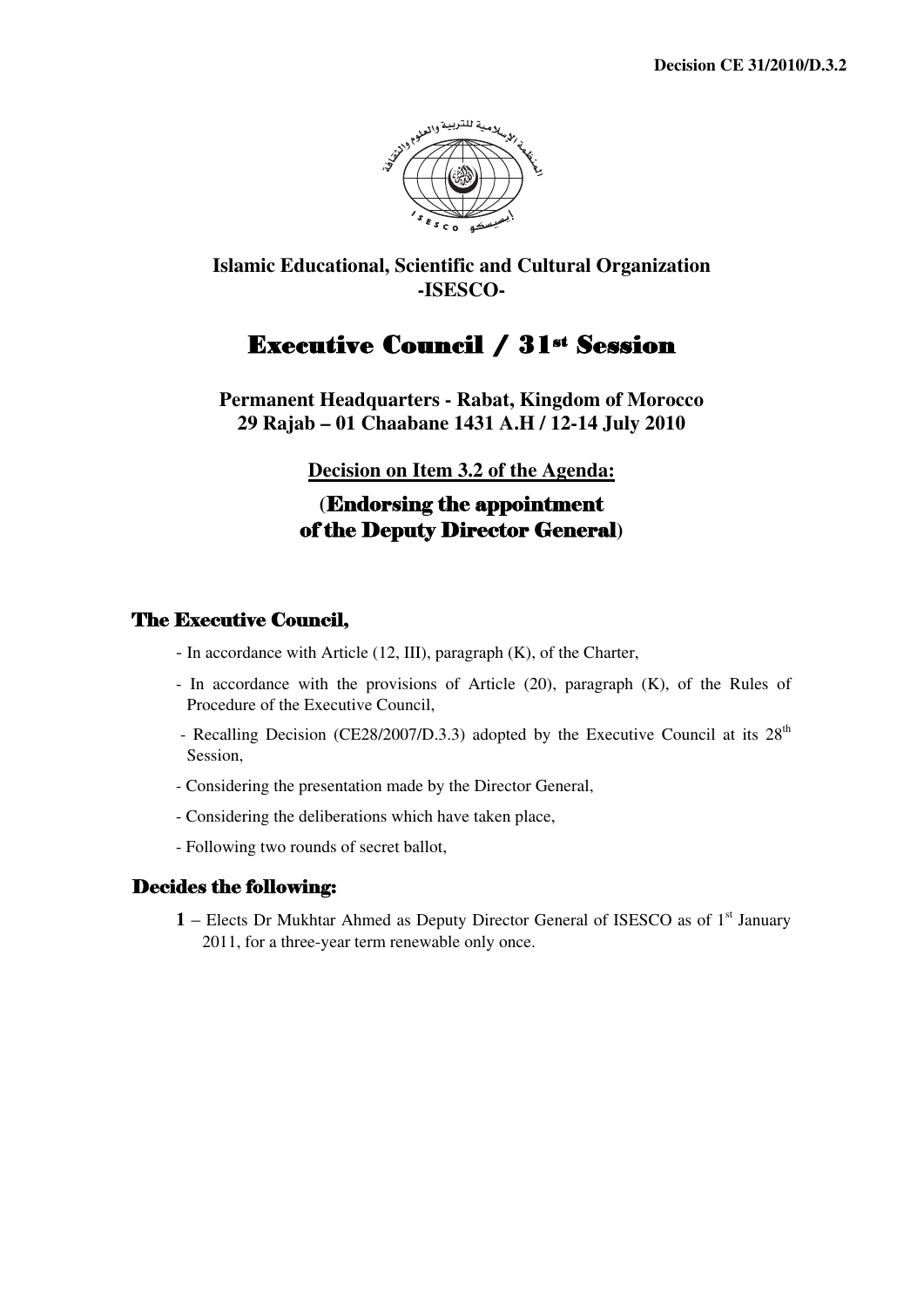

# Executive Council / 31st Session

**Permanent Headquarters - Rabat, Kingdom of Morocco 29 Rajab – 01 Chaabane 1431 A.H / 12-14 July 2010** 

**Decision on Item 4.1 of the Agenda:**

# **(**Date and Venue of the 32nd Executive Council Session**)**

## The Executive Council,

- In accordance with the provisions of Article (9) of the Rules of Procedure of the Executive Council, whereby the Council sets, during each one of its sessions, the date and venue of the following session,
- Having considered Document (CE 31/2010/4.1),
- Considering the deliberations which have taken place,

## Decides the following:

- Holds the Executive Council's 32<sup>nd</sup> session at ISESCO's headquarters in Rabat, Kingdom of Morocco, in the first week of July 2011.